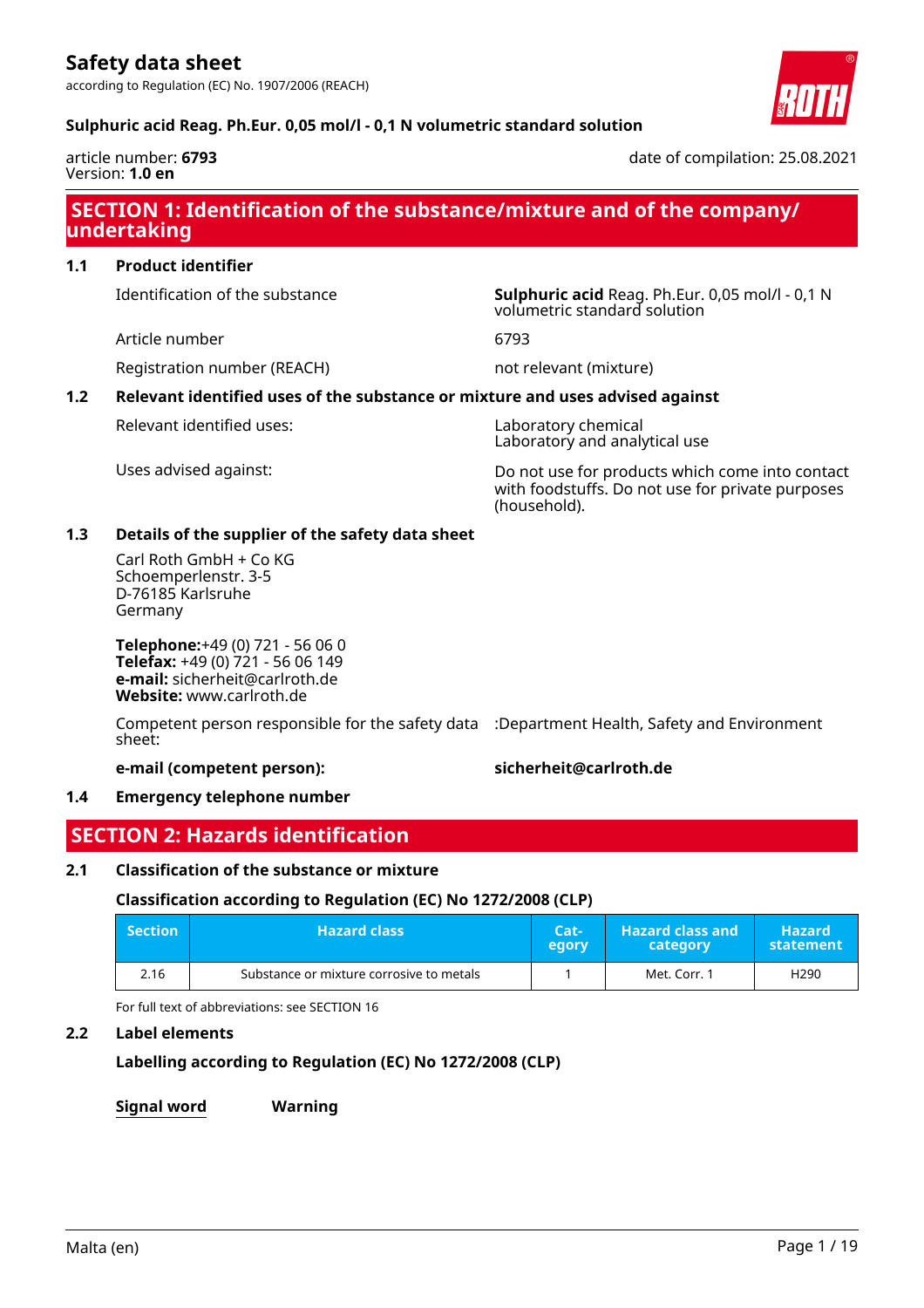according to Regulation (EC) No. 1907/2006 (REACH)



### **Sulphuric acid Reag. Ph.Eur. 0,05 mol/l - 0,1 N volumetric standard solution**

article number: **6793**

GHS05



#### **Hazard statements**

H290 May be corrosive to metals

#### **Precautionary statements**

#### **Precautionary statements - prevention**

P234 Keep only in original packaging

#### **Precautionary statements - response**

P390 Absorb spillage to prevent material damage

#### **Labelling of packages where the contents do not exceed 125 ml**

Signal word: **Warning**

Symbol(s)



#### **2.3 Other hazards**

#### **Results of PBT and vPvB assessment**

This mixture does not contain any substances that are assessed to be a PBT or a vPvB.

# **SECTION 3: Composition/information on ingredients**

#### **3.1 Substances**

not relevant (mixture)

### **3.2 Mixtures**

#### **Description of the mixture**

| Name of sub-<br>stance | <b>Identifier</b>                                                                                                       | $Wt\%$ | <b>Classification acc. to</b><br><b>GHS</b>                      | <b>Pictograms</b> | <b>Notes</b>                                                |
|------------------------|-------------------------------------------------------------------------------------------------------------------------|--------|------------------------------------------------------------------|-------------------|-------------------------------------------------------------|
| Sulphuric acid %       | CAS No<br>7664-93-9<br>EC No<br>231-639-5<br>Index No<br>016-020-00-8<br>REACH Reg. No<br>01-2119458838-<br>$20 - XXXX$ | < 1    | Met. Corr. 1 / H290<br>Skin Corr. 1A / H314<br>Eye Dam. 1 / H318 | 上夏                | B(a)<br>GHS-HC<br>IARC: 1<br><b>IOELV</b><br>RoC<br>"Known" |

#### **Notes**

B(a): The classification refers to an aqueous solution

GHS-HC: Harmonised classification (the classification of the substance corresponds to the entry in the list according to 1272/ 2008/EC, Annex VI)

IARC: 1: IARC group 1: carcinogenic to humans (International Agency for Research on Cancer)

IOELV: Substance with a community indicative occupational exposure limit value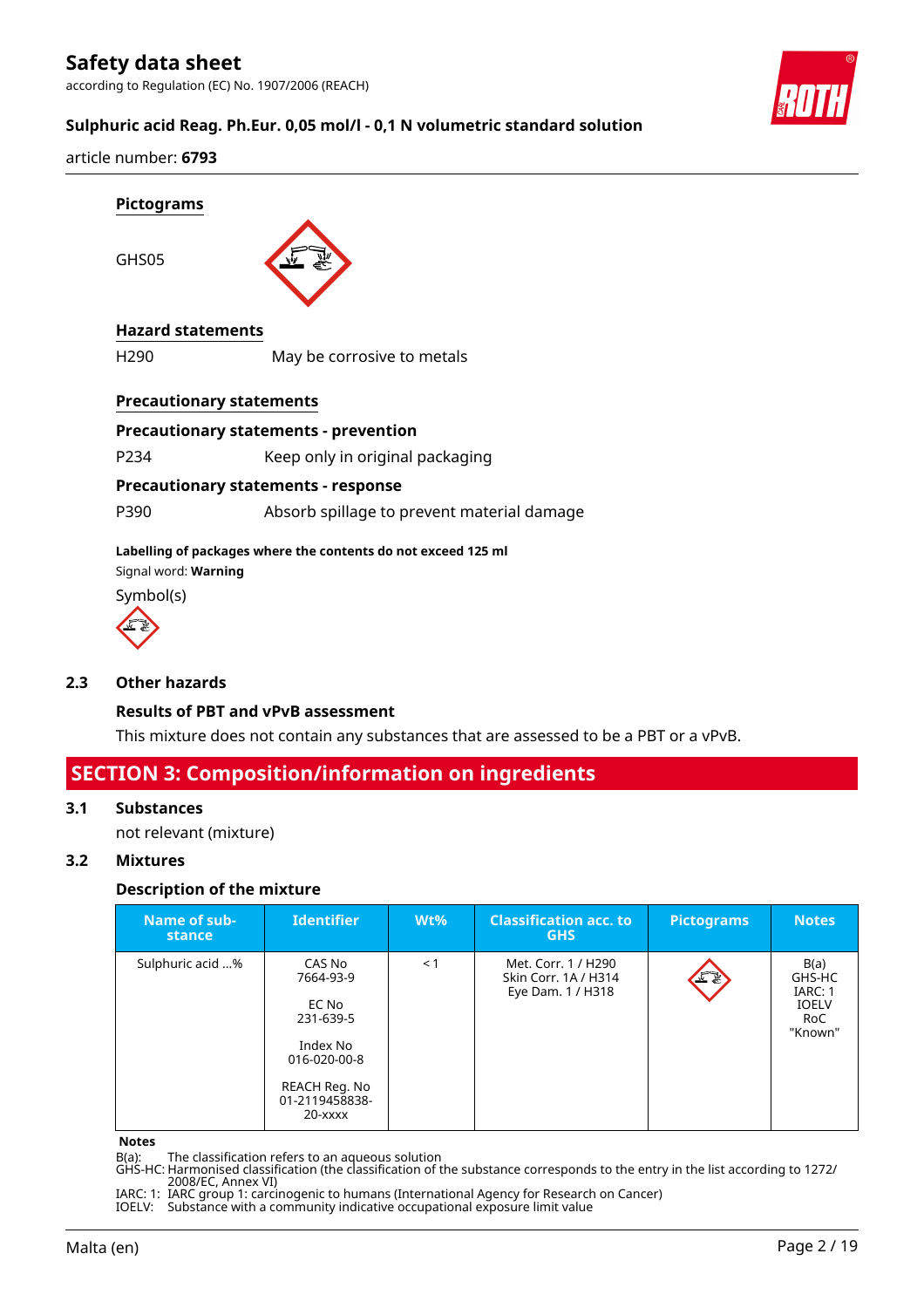according to Regulation (EC) No. 1907/2006 (REACH)



## **Sulphuric acid Reag. Ph.Eur. 0,05 mol/l - 0,1 N volumetric standard solution**

#### article number: **6793**

:

**Notes** RoC "Known" NTP-RoC: Known To Be A Human Carcinogen

| Name of sub-<br>stance | <b>Identifier</b>                                                     | <b>Specific Conc. Limits</b>                                                                                                                       | <b>M-Factors</b> | <b>ATE</b> | <b>Exposure</b><br><b>route</b> |
|------------------------|-----------------------------------------------------------------------|----------------------------------------------------------------------------------------------------------------------------------------------------|------------------|------------|---------------------------------|
| Sulphuric acid<br>%    | CAS No<br>7664-93-9<br>EC No<br>231-639-5<br>Index No<br>016-020-00-8 | Skin Corr. 1A; H314: C ≥ 15 %<br>Skin Irrit. 2; H315: 5 % $\leq$ C < 15 %<br>Eye Dam. 1; H318: C ≥ 15 %<br>Eye Irrit. 2; H319: 5 % $\leq$ C < 15 % |                  |            |                                 |

For full text of abbreviations: see SECTION 16

# **SECTION 4: First aid measures**

#### **4.1 Description of first aid measures**



#### **General notes**

Take off contaminated clothing.

#### **Following inhalation**

Provide fresh air. In all cases of doubt, or when symptoms persist, seek medical advice.

#### **Following skin contact**

Rinse skin with water/shower. In all cases of doubt, or when symptoms persist, seek medical advice.

#### **Following eye contact**

Rinse cautiously with water for several minutes. In all cases of doubt, or when symptoms persist, seek medical advice.

#### **Following ingestion**

Rinse mouth. Call a doctor if you feel unwell.

# **4.2 Most important symptoms and effects, both acute and delayed**

Irritant effects

### **4.3 Indication of any immediate medical attention and special treatment needed** none

# **SECTION 5: Firefighting measures**

**5.1 Extinguishing media**

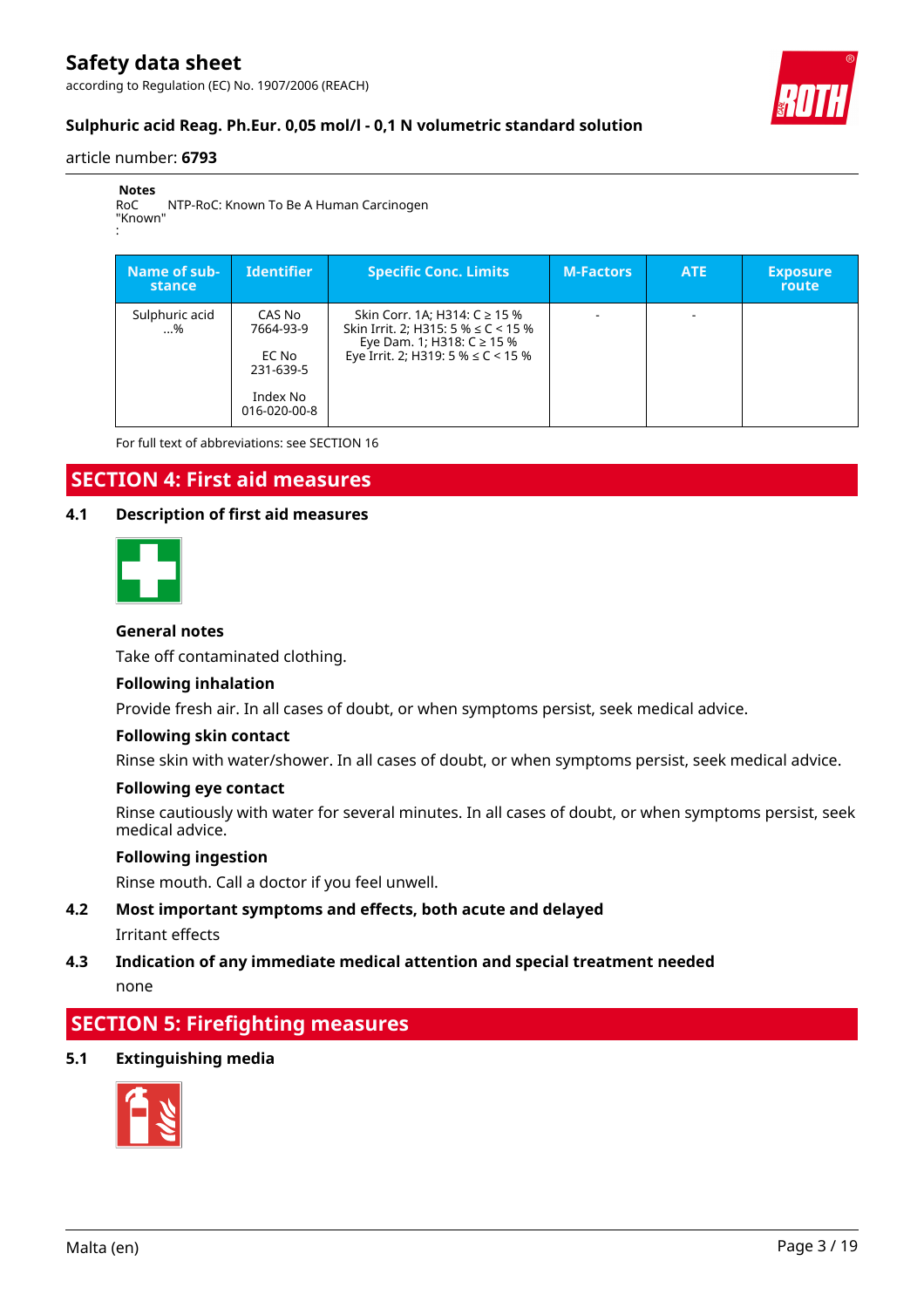

### **Sulphuric acid Reag. Ph.Eur. 0,05 mol/l - 0,1 N volumetric standard solution**

#### article number: **6793**

#### **Suitable extinguishing media**

co-ordinate firefighting measures to the fire surroundings water spray, alcohol resistant foam, dry extinguishing powder, BC-powder, carbon dioxide (CO₂)

#### **Unsuitable extinguishing media**

water jet

#### **5.2 Special hazards arising from the substance or mixture**

Non-combustible.

#### **5.3 Advice for firefighters**

In case of fire and/or explosion do not breathe fumes. Fight fire with normal precautions from a reasonable distance. Wear self-contained breathing apparatus.

# **SECTION 6: Accidental release measures**

### **6.1 Personal precautions, protective equipment and emergency procedures**



#### **For non-emergency personnel**

Avoid contact with skin, eyes and clothes. Do not breathe vapour/spray.

#### **6.2 Environmental precautions**

Keep away from drains, surface and ground water. The product is an acid. Before discharge into sewage plants the product normally needs to be neutralised.

#### **6.3 Methods and material for containment and cleaning up**

#### **Advice on how to contain a spill**

Covering of drains.

#### **Advice on how to clean up a spill**

Absorb with liquid-binding material (sand, diatomaceous earth, acid- or universal binding agents).

#### **Other information relating to spills and releases**

Place in appropriate containers for disposal.

#### **6.4 Reference to other sections**

Hazardous combustion products: see section 5. Personal protective equipment: see section 8. Incompatible materials: see section 10. Disposal considerations: see section 13.

# **SECTION 7: Handling and storage**

#### **7.1 Precautions for safe handling**

No special measures are necessary.

#### **Advice on general occupational hygiene**

Wash hands before breaks and after work. Keep away from food, drink and animal feedingstuffs.

#### **7.2 Conditions for safe storage, including any incompatibilities**

Keep container tightly closed.

#### **Incompatible substances or mixtures**

Observe hints for combined storage.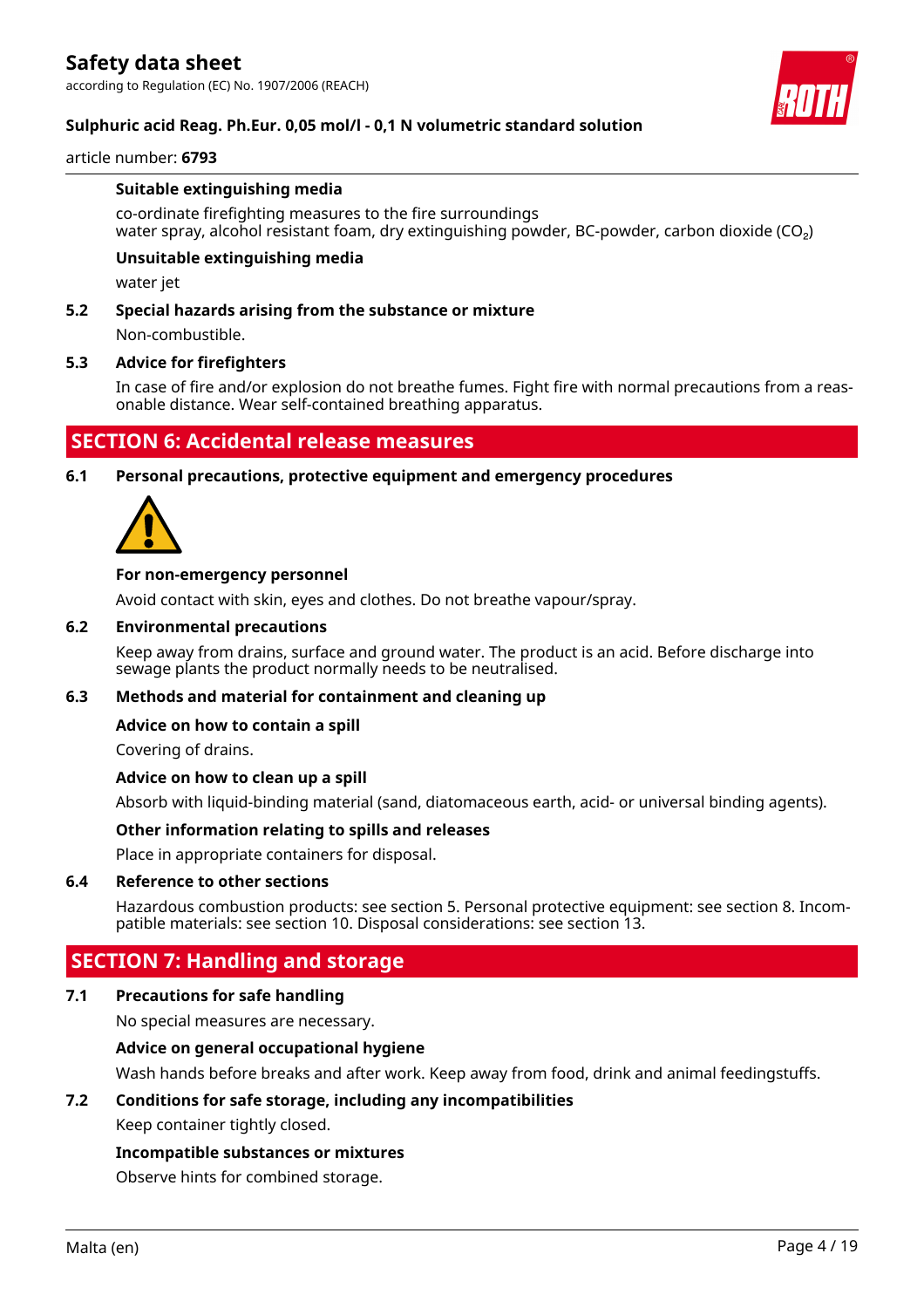

### **Sulphuric acid Reag. Ph.Eur. 0,05 mol/l - 0,1 N volumetric standard solution**

article number: **6793**

#### **Consideration of other advice:**

#### **Specific designs for storage rooms or vessels**

Recommended storage temperature: 15 – 25 °C

#### **7.3 Specific end use(s)**

No information available.

# **SECTION 8: Exposure controls/personal protection**

#### **8.1 Control parameters**

#### **National limit values**

#### **Occupational exposure limit values (Workplace Exposure Limits)**

| Cou<br>ntr<br>y | Name of agent | <b>CAS No</b> | Identi-<br>fier | <b>TW</b><br>A<br>[pp<br>$m$ ] | <b>TWA</b><br>$\lceil \mathsf{mq}/ \rceil$<br>m <sup>3</sup> | <b>STE</b><br>ь<br>[pp<br>m | <b>STEL</b><br>$\mathsf{[mq]}$<br>m <sup>3</sup> | Ceil<br>ing-<br><b>Lpp</b><br>$m$ ] | Ceil-<br>$inq-C$<br>$\lceil \mathsf{mq} \rceil$<br>m <sup>3</sup> | Nota-<br>tion | <b>Source</b>   |
|-----------------|---------------|---------------|-----------------|--------------------------------|--------------------------------------------------------------|-----------------------------|--------------------------------------------------|-------------------------------------|-------------------------------------------------------------------|---------------|-----------------|
| EU              | sulfuric acid | 7664-93-<br>9 | <b>IOELV</b>    |                                | 0,05                                                         |                             |                                                  |                                     |                                                                   | t, mist       | 2009/<br>161/EU |
| MT              | sulfuric acid | 7664-93-<br>9 | <b>OELV</b>     |                                | 0,05                                                         |                             |                                                  |                                     |                                                                   | t, mist       | CAP. 424        |

#### **Notation**

Ceiling-C Ceiling value is a limit value above which exposure should not occur<br>mist As mists<br>STEL Short-term exposure limit: a limit value above which exposure shoul mist As mists STEL Short-term exposure limit: a limit value above which exposure should not occur and which is related to a 15 minute period (unless otherwise specified) t Thoracic fraction

TWA Time-weighted average (long-term exposure limit): measured or calculated in relation to a reference period of 8 hours time-weighted average (unless otherwise specified)

#### **Relevant DNELs of components of the mixture**

| Name of sub-<br>stance | <b>CAS No</b> | End-<br>point | <b>Threshol</b><br>d level | <b>Protection</b><br>goal, route of<br>exposure | Used in           | <b>Exposure time</b>         |
|------------------------|---------------|---------------|----------------------------|-------------------------------------------------|-------------------|------------------------------|
| Sulphuric acid %       | 7664-93-9     | <b>DNEL</b>   | 0,05 mg/<br>m <sup>3</sup> | human, inhalat-<br>ory                          | worker (industry) | chronic - local ef-<br>fects |
| Sulphuric acid %       | 7664-93-9     | <b>DNEL</b>   | $0,1 \,\mathrm{mq/m^3}$    | human, inhalat-<br>ory                          | worker (industry) | acute - local ef-<br>fects   |

### **Relevant PNECs of components of the mixture**

| Name of sub-<br>stance | <b>CAS No</b> | 'End-.<br>point | <b>Threshol</b><br>d level | <b>Organism</b>        | <b>Environmental</b><br>compartment | <b>Exposure time</b>            |
|------------------------|---------------|-----------------|----------------------------|------------------------|-------------------------------------|---------------------------------|
| Sulphuric acid %       | 7664-93-9     | <b>PNEC</b>     | $0,003 \frac{mg}{l}$       | aquatic organ-<br>isms | freshwater                          | short-term (single<br>instance) |
| Sulphuric acid %       | 7664-93-9     | <b>PNEC</b>     | $0 \frac{mg}{l}$           | aquatic organ-<br>isms | marine water                        | short-term (single<br>instance) |
| Sulphuric acid %       | 7664-93-9     | <b>PNEC</b>     | $8,8 \frac{mg}{l}$         | aquatic organ-<br>isms | sewage treatment<br>plant (STP)     | short-term (single<br>instance) |
| Sulphuric acid %       | 7664-93-9     | <b>PNEC</b>     | $0,002 \text{ mg}$<br>kg   | aquatic organ-<br>isms | freshwater sedi-<br>ment            | short-term (single<br>instance) |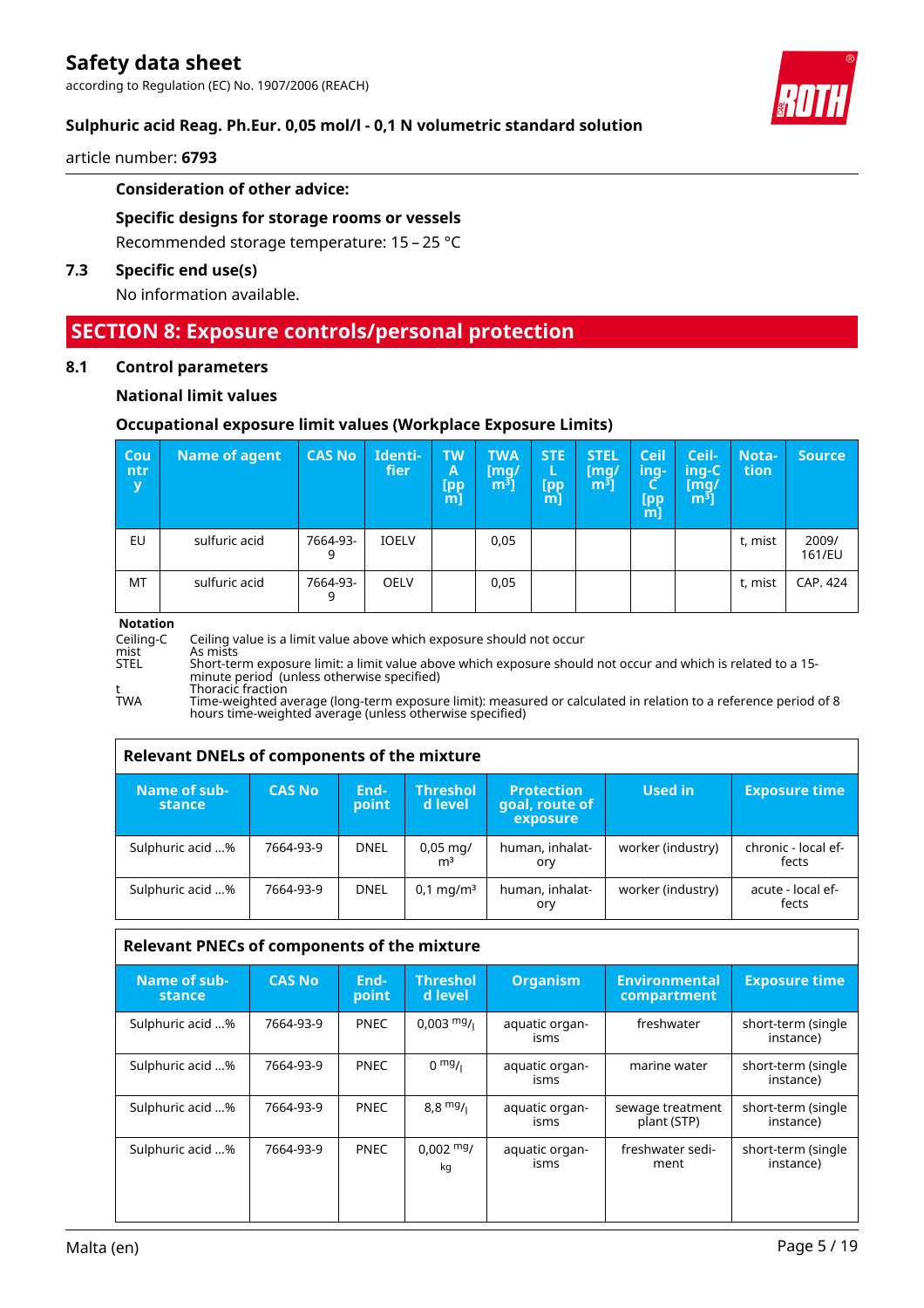according to Regulation (EC) No. 1907/2006 (REACH)



### **Sulphuric acid Reag. Ph.Eur. 0,05 mol/l - 0,1 N volumetric standard solution**

article number: **6793**

| Relevant PNECs of components of the mixture |               |               |                                |                        |                               |                                 |  |
|---------------------------------------------|---------------|---------------|--------------------------------|------------------------|-------------------------------|---------------------------------|--|
| Name of sub-<br>stance                      | <b>CAS No</b> | End-<br>point | <b>Threshol</b><br>l d level i | <b>Organism</b>        | 'Environmental<br>compartment | <b>Exposure time</b>            |  |
| Sulphuric acid %                            | 7664-93-9     | <b>PNEC</b>   | $0.002 \frac{mg}{m}$<br>kg     | aquatic organ-<br>isms | marine sediment               | short-term (single<br>instance) |  |

#### **8.2 Exposure controls**

### **Individual protection measures (personal protective equipment)**

#### **Eye/face protection**



Use safety goggle with side protection.

#### **Skin protection**



#### **• hand protection**

Wear suitable gloves. Chemical protection gloves are suitable, which are tested according to EN 374. For special purposes, it is recommended to check the resistance to chemicals of the protective gloves mentioned above together with the supplier of these gloves. The times are approximate values from measurements at 22 ° C and permanent contact. Increased temperatures due to heated substances, body heat etc. and a reduction of the effective layer thickness by stretching can lead to a considerable reduction of the breakthrough time. If in doubt, contact manufacturer. At an approx. 1.5 times larger / smaller layer thickness, the respective breakthrough time is doubled / halved. The data apply only to the pure substance. When transferred to substance mixtures, they may only be considered as a guide.

#### **• type of material**

NBR (Nitrile rubber)

#### **• material thickness**

>0,11 mm

#### **• breakthrough times of the glove material**

>480 minutes (permeation: level 6)

#### **• other protection measures**

Take recovery periods for skin regeneration. Preventive skin protection (barrier creams/ointments) is recommended.

#### **Respiratory protection**



Respiratory protection necessary at: Aerosol or mist formation. Type: E (against acidic gases like sulphur dioxide or hydrogen chloride, colour code: Yellow). Usually no personal respirative protection necessary.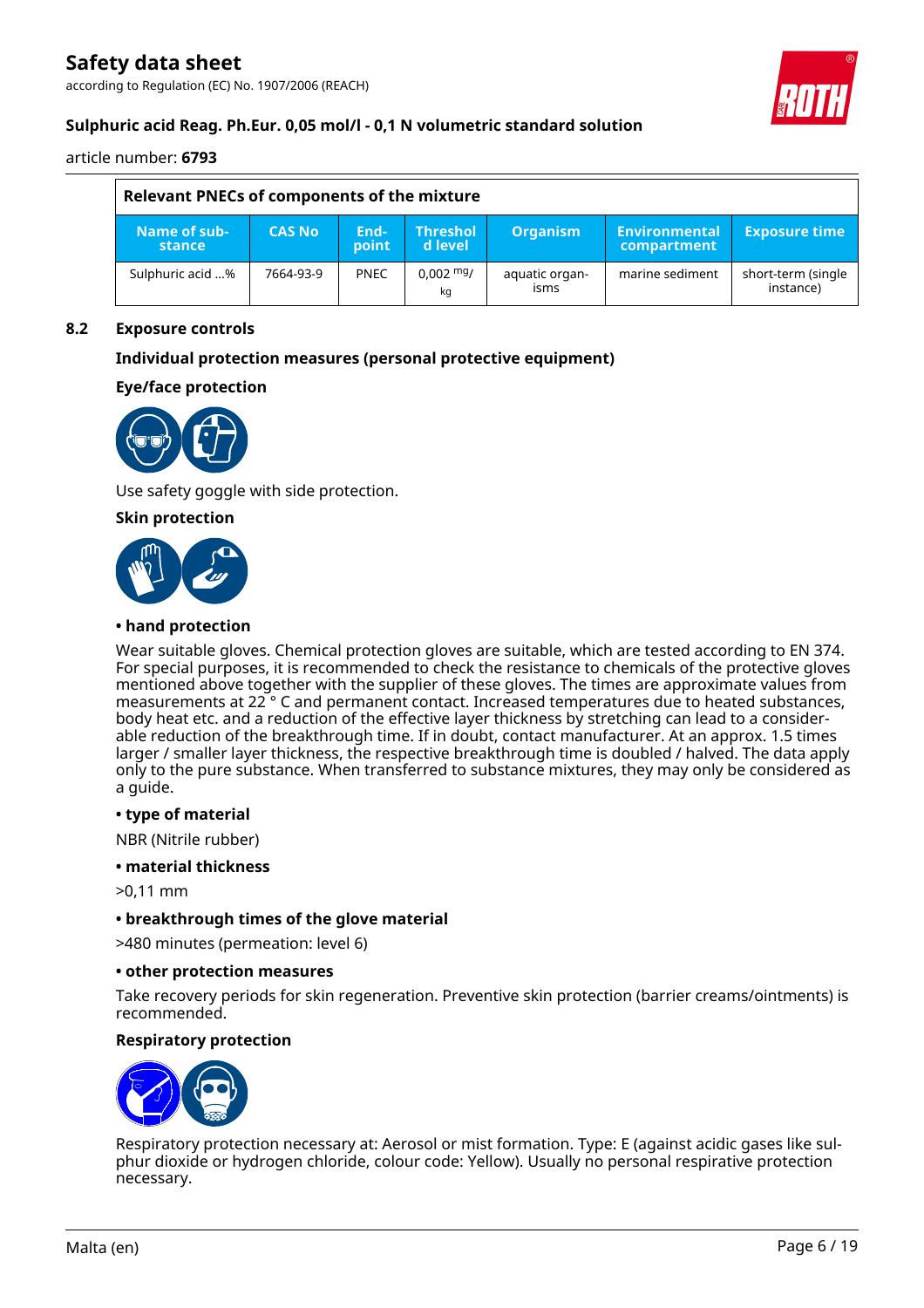according to Regulation (EC) No. 1907/2006 (REACH)

#### **Sulphuric acid Reag. Ph.Eur. 0,05 mol/l - 0,1 N volumetric standard solution**

article number: **6793**

#### **Environmental exposure controls**

Keep away from drains, surface and ground water.

# **SECTION 9: Physical and chemical properties**

#### **9.1 Information on basic physical and chemical properties**

| Physical state                                              | liquid                                        |
|-------------------------------------------------------------|-----------------------------------------------|
| Colour                                                      | colourless                                    |
| Odour                                                       | odourless                                     |
| Melting point/freezing point                                | not determined                                |
| Boiling point or initial boiling point and boiling<br>range | 100 °C                                        |
| Flammability                                                | non-combustible                               |
| Lower and upper explosion limit                             | not determined                                |
| Flash point                                                 | not determined                                |
| Auto-ignition temperature                                   | not determined                                |
| Decomposition temperature                                   | not relevant                                  |
| pH (value)                                                  | 2(20 °C)                                      |
| Kinematic viscosity                                         | not determined                                |
| Solubility(ies)<br>Water solubility                         | miscible in any proportion                    |
| Partition coefficient                                       |                                               |
| Partition coefficient n-octanol/water (log value):          | not relevant (inorganic)                      |
| Vapour pressure                                             | not determined                                |
| Density                                                     | $1,014\frac{9}{\text{cm}^3}$                  |
| Relative vapour density                                     | information on this property is not available |
| Particle characteristics                                    | not relevant (liquid)                         |
| Other safety parameters                                     |                                               |
| Oxidising properties                                        | none                                          |
| <b>Other information</b>                                    |                                               |
| Information with regard to physical hazard<br>classes:      |                                               |
| Corrosive to metals                                         | category 1: corrosive to metals               |



**9.2**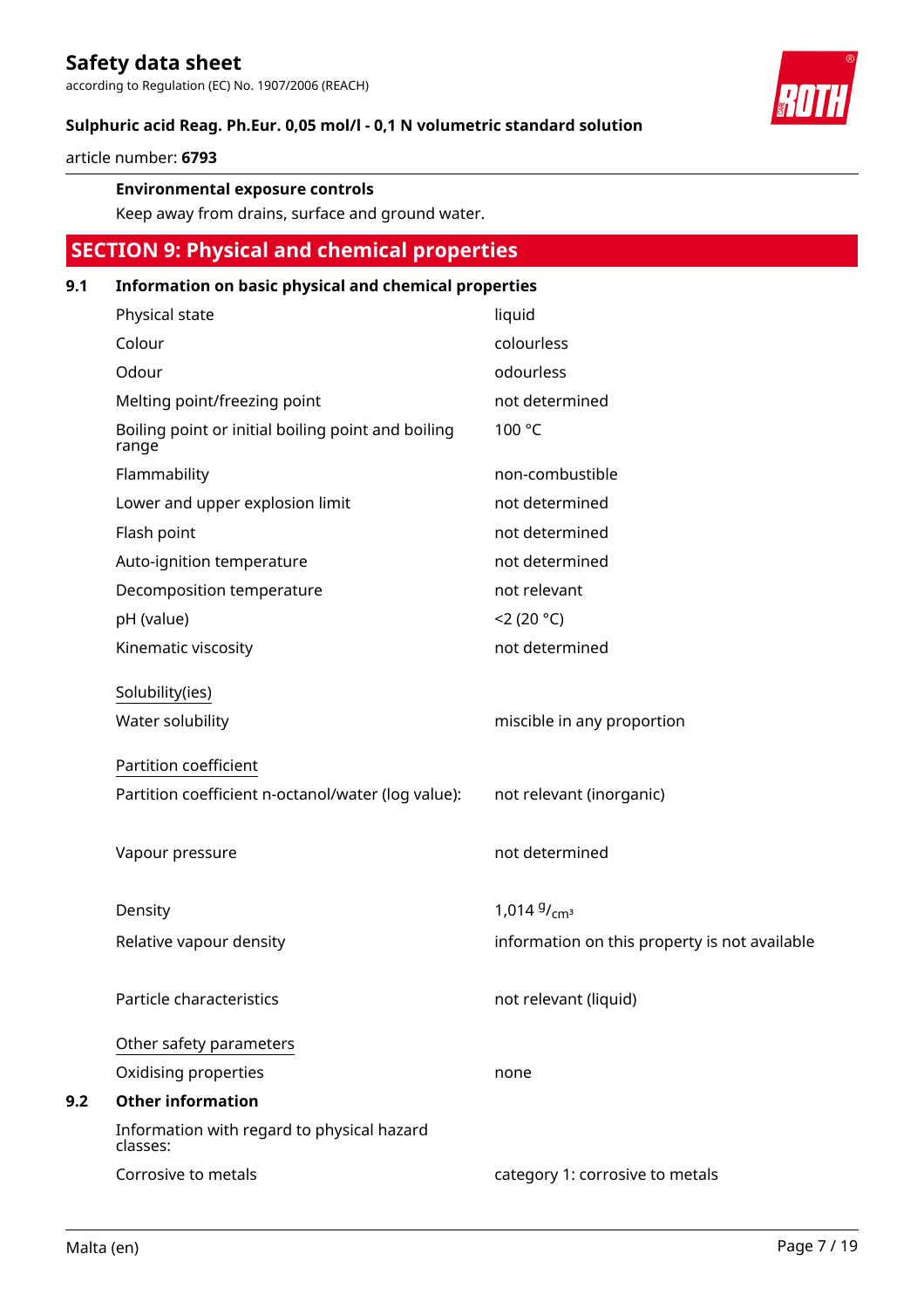according to Regulation (EC) No. 1907/2006 (REACH)



### **Sulphuric acid Reag. Ph.Eur. 0,05 mol/l - 0,1 N volumetric standard solution**

#### article number: **6793**

Other safety characteristics:

Miscibility completely miscible with water

# **SECTION 10: Stability and reactivity**

#### **10.1 Reactivity**

Substance or mixture corrosive to metals.

#### **10.2 Chemical stability**

The material is stable under normal ambient and anticipated storage and handling conditions of temperature and pressure.

#### **10.3 Possibility of hazardous reactions**

**Violent reaction with:** Strong alkali

#### **10.4 Conditions to avoid**

There are no specific conditions known which have to be avoided.

**10.5 Incompatible materials**

different metals

#### **10.6 Hazardous decomposition products**

Hazardous combustion products: see section 5.

# **SECTION 11: Toxicological information**

#### **11.1 Information on hazard classes as defined in Regulation (EC) No 1272/2008**

Test data are not available for the complete mixture.

#### **Classification procedure**

The method for classification of the mixture is based on ingredients of the mixture (additivity formula).

#### **Classification according to GHS (1272/2008/EC, CLP)**

#### **Acute toxicity**

Shall not be classified as acutely toxic.

| Acute toxicity of components of the mixture |               |                          |                 |                  |                |  |
|---------------------------------------------|---------------|--------------------------|-----------------|------------------|----------------|--|
| Name of substance                           | <b>CAS No</b> | <b>Exposure</b><br>route | <b>Endpoint</b> | <b>Value</b>     | <b>Species</b> |  |
| Sulphuric acid %                            | 7664-93-9     | oral                     | LD50            | 2.140 $mg/_{kn}$ | rat            |  |

#### **Skin corrosion/irritation**

Shall not be classified as corrosive/irritant to skin.

#### **Serious eye damage/eye irritation**

Shall not be classified as seriously damaging to the eye or eye irritant.

#### **Respiratory or skin sensitisation**

Shall not be classified as a respiratory or skin sensitiser.

#### **Germ cell mutagenicity**

Shall not be classified as germ cell mutagenic.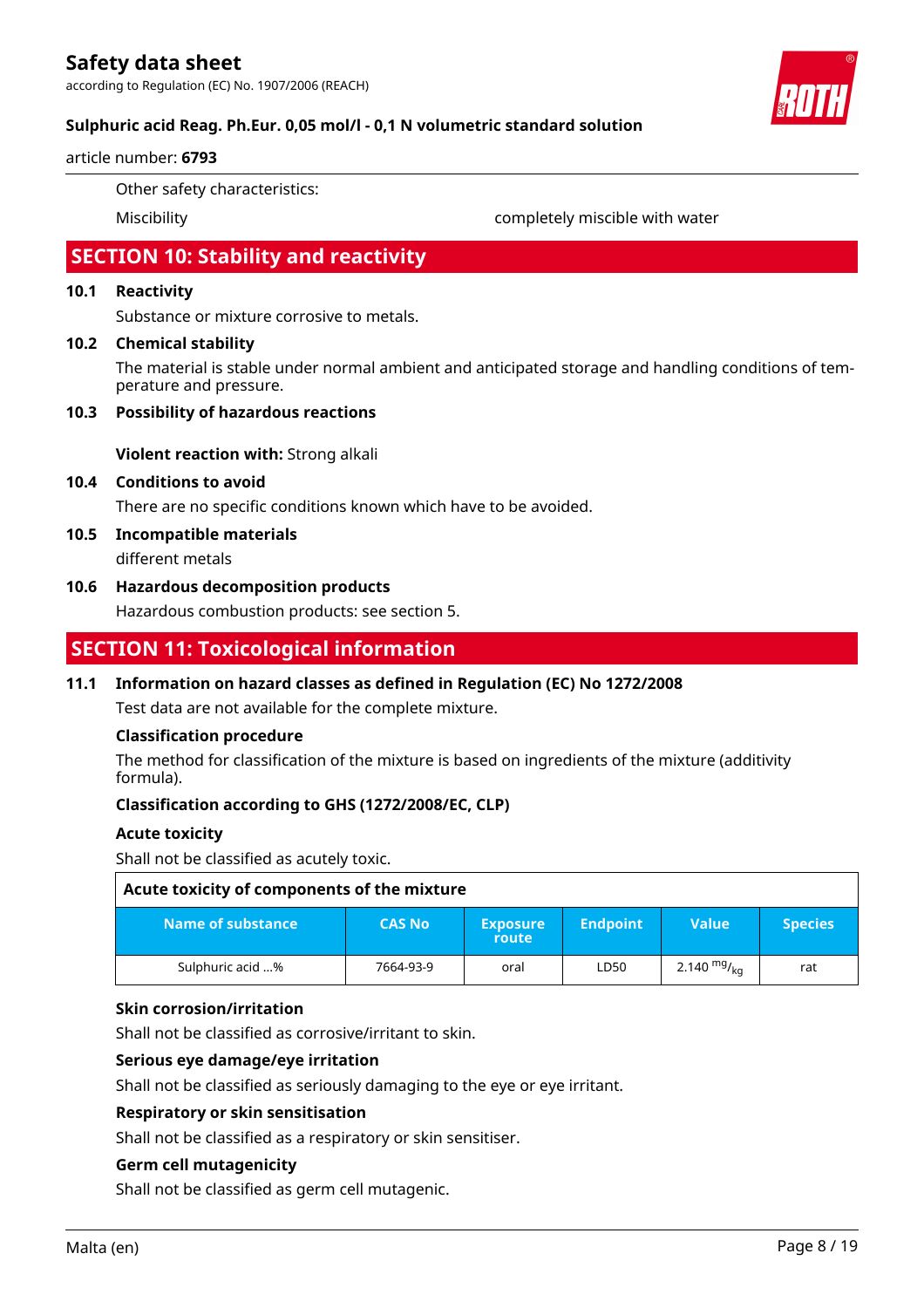### **Sulphuric acid Reag. Ph.Eur. 0,05 mol/l - 0,1 N volumetric standard solution**

article number: **6793**

#### **Carcinogenicity**

Shall not be classified as carcinogenic.

#### **Reproductive toxicity**

Shall not be classified as a reproductive toxicant.

#### **Specific target organ toxicity - single exposure**

Shall not be classified as a specific target organ toxicant (single exposure).

#### **Specific target organ toxicity - repeated exposure**

Shall not be classified as a specific target organ toxicant (repeated exposure).

#### **Aspiration hazard**

Shall not be classified as presenting an aspiration hazard.

#### **Symptoms related to the physical, chemical and toxicological characteristics**

#### **• If swallowed**

Data are not available.

#### **• If in eyes**

Data are not available.

#### **• If inhaled**

Data are not available.

### **• If on skin**

Data are not available.

#### **• Other information**

Due to its pH value (see section 9), irritation of the skin and eyes cannot be ruled out

#### **11.2 Endocrine disrupting properties**

None of the ingredients are listed.

#### **11.3 Information on other hazards**

There is no additional information.

# **SECTION 12: Ecological information**

#### **12.1 Toxicity**

Shall not be classified as hazardous to the aquatic environment.

| Aquatic toxicity (acute) of components of the mixture |               |                 |              |                       |                         |  |  |
|-------------------------------------------------------|---------------|-----------------|--------------|-----------------------|-------------------------|--|--|
| Name of sub-<br>stance                                | <b>CAS No</b> | <b>Endpoint</b> | <b>Value</b> | <b>Species</b>        | <b>Exposure</b><br>time |  |  |
| Sulphuric acid %                                      | 7664-93-9     | EC50            | $>100$ mg/   | aquatic invertebrates | 48 h                    |  |  |
| Sulphuric acid %                                      | 7664-93-9     | ErC50           | $>100$ mg/   | algae                 | 72 h                    |  |  |

#### **Biodegradation**

The methods for determining the biological degradability are not applicable to inorganic substances.

#### **12.2 Process of degradability**

Data are not available.

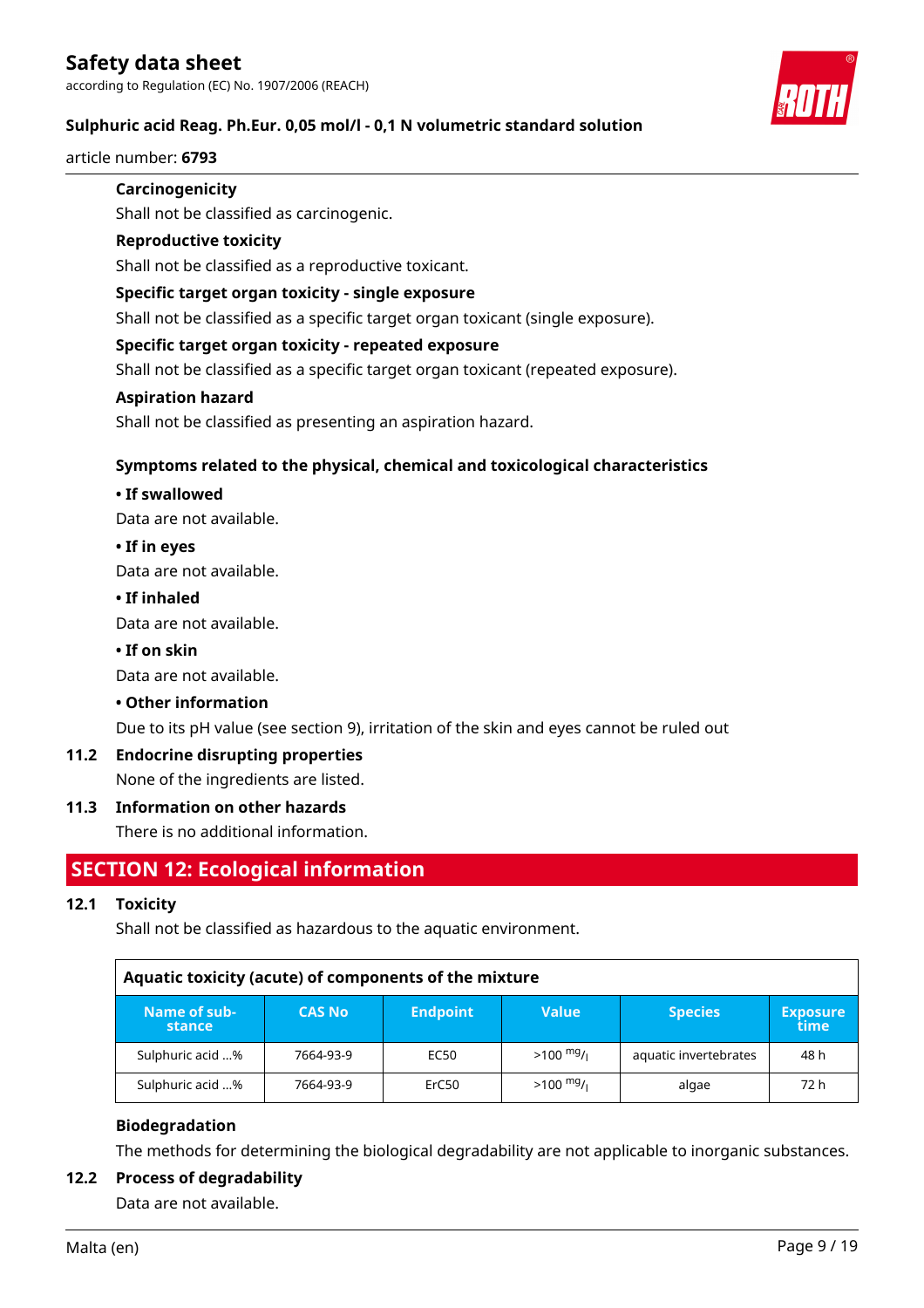

### **Sulphuric acid Reag. Ph.Eur. 0,05 mol/l - 0,1 N volumetric standard solution**

article number: **6793**

**12.3 Bioaccumulative potential**

Data are not available.

- **12.4 Mobility in soil** Data are not available.
- **12.5 Results of PBT and vPvB assessment** Data are not available.
- **12.6 Endocrine disrupting properties** None of the ingredients are listed.
- **12.7 Other adverse effects** Data are not available.

# **SECTION 13: Disposal considerations**

#### **13.1 Waste treatment methods**



This material and its container must be disposed of as hazardous waste. Dispose of contents/container in accordance with local/regional/national/international regulations.

#### **Sewage disposal-relevant information**

Do not empty into drains.

#### **Waste treatment of containers/packagings**

It is a dangerous waste; only packagings which are approved (e.g. acc. to ADR) may be used.

#### **13.2 Relevant provisions relating to waste**

The allocation of waste identity numbers/waste descriptions must be carried out according to the EEC, specific to the industry and process. Waste catalogue ordinance (Germany).

#### **13.3 Remarks**

Waste shall be separated into the categories that can be handled separately by the local or national waste management facilities. Please consider the relevant national or regional provisions.

### **SECTION 14: Transport information**

| 14.1 | UN number or ID number                 |                                             |
|------|----------------------------------------|---------------------------------------------|
|      | ADR/RID/ADN                            | <b>UN 3264</b>                              |
|      | IMDG-Code                              | <b>UN 3264</b>                              |
|      | ICAO-TI                                | <b>UN 3264</b>                              |
| 14.2 | UN proper shipping name                |                                             |
|      | ADR/RID/ADN                            | CORROSIVE LIQUID, ACIDIC, INORGANIC, N.O.S. |
|      | IMDG-Code                              | CORROSIVE LIQUID, ACIDIC, INORGANIC, N.O.S. |
|      | ICAO-TI                                | Corrosive liquid, acidic, inorganic, n.o.s. |
|      | Technical name (hazardous ingredients) | SULPHURIC ACID, Sulphuric acid %            |
| 14.3 | <b>Transport hazard class(es)</b>      |                                             |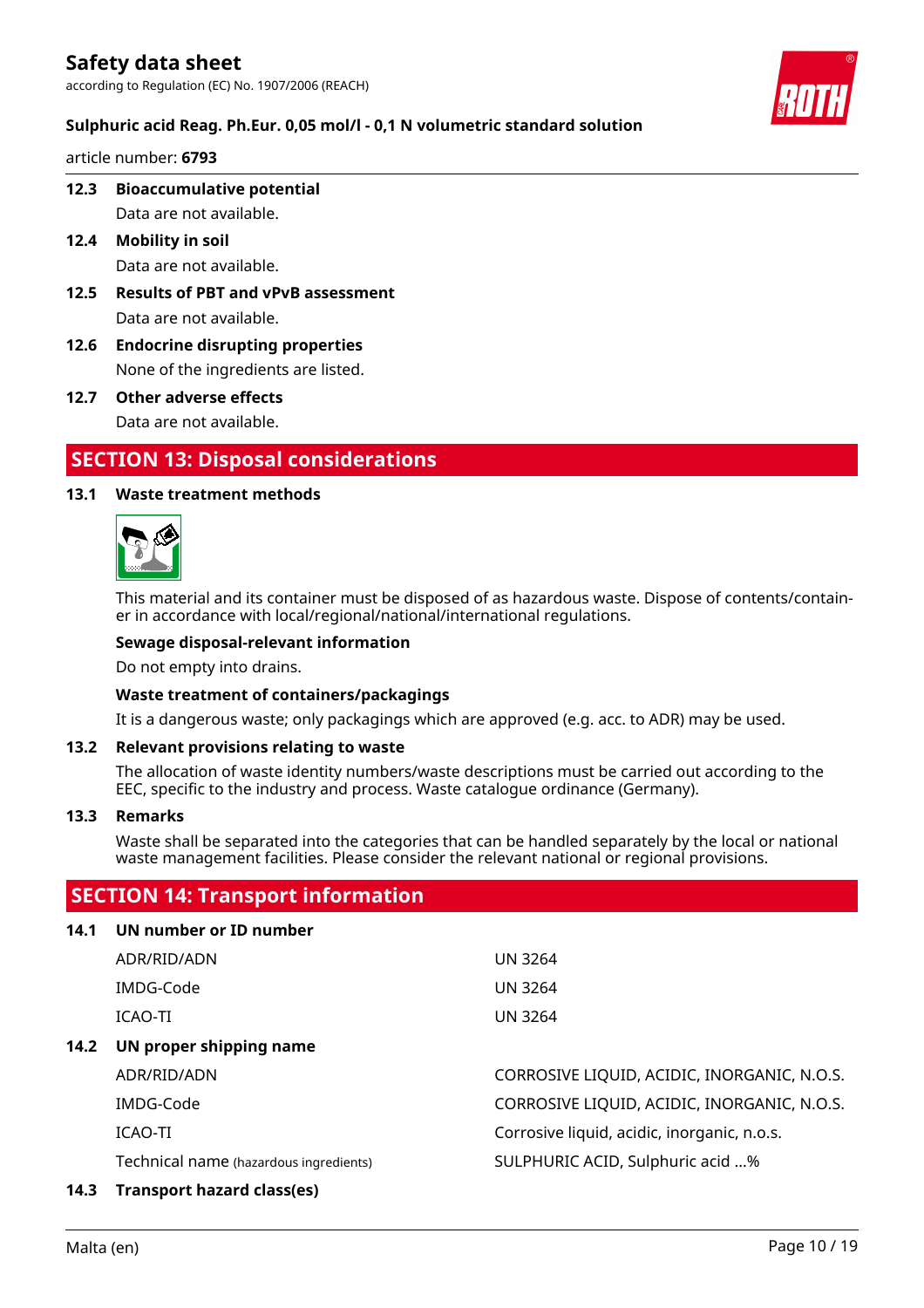according to Regulation (EC) No. 1907/2006 (REACH)



## **Sulphuric acid Reag. Ph.Eur. 0,05 mol/l - 0,1 N volumetric standard solution**

ADR/RID/ADN 8 IMDG-Code 8 ICAO-TI 8 **14.4 Packing group** ADR/RID/ADN III IMDG-Code III ICAO-TI III **14.5 Environmental hazards** non-environmentally hazardous acc. to the dangerous goods regulations article number: **6793**

#### **14.6 Special precautions for user**

Provisions for dangerous goods (ADR) should be complied within the premises.

#### **14.7 Maritime transport in bulk according to IMO instruments**

The cargo is not intended to be carried in bulk.

#### **14.8 Information for each of the UN Model Regulations**

#### **Transport of dangerous goods by road, rail and inland waterway (ADR/RID/ADN) - Additional information**

| Proper shipping name                                                               | CORROSIVE LIQUID, ACIDIC, INORGANIC, N.O.S.                                                                            |
|------------------------------------------------------------------------------------|------------------------------------------------------------------------------------------------------------------------|
| Particulars in the transport document                                              | UN3264, CORROSIVE LIQUID, ACIDIC, INORGAN-<br>IC, N.O.S., (SULPHURIC ACID, Sulphuric acid %,<br>solution), 8, III, (E) |
| Classification code                                                                | C <sub>1</sub>                                                                                                         |
| Danger label(s)                                                                    | 8                                                                                                                      |
|                                                                                    |                                                                                                                        |
| Special provisions (SP)                                                            | 274                                                                                                                    |
| Excepted quantities (EQ)                                                           | E <sub>1</sub>                                                                                                         |
| Limited quantities (LQ)                                                            | 5 L                                                                                                                    |
| Transport category (TC)                                                            | 3                                                                                                                      |
| Tunnel restriction code (TRC)                                                      | E                                                                                                                      |
| Hazard identification No                                                           | 80                                                                                                                     |
| <b>International Maritime Dangerous Goods Code (IMDG) - Additional information</b> |                                                                                                                        |
| Proper shipping name                                                               | CORROSIVE LIQUID, ACIDIC, INORGANIC, N.O.S.                                                                            |
| Particulars in the shipper's declaration                                           | UN3264, CORROSIVE LIQUID, ACIDIC, INORGAN-<br>IC, N.O.S., (SULPHURIC ACID, Sulphuric acid %,<br>solution), 8, III      |
| Marine pollutant                                                                   |                                                                                                                        |
| Danger label(s)                                                                    | 8                                                                                                                      |
|                                                                                    |                                                                                                                        |

 $8<sub>1</sub>$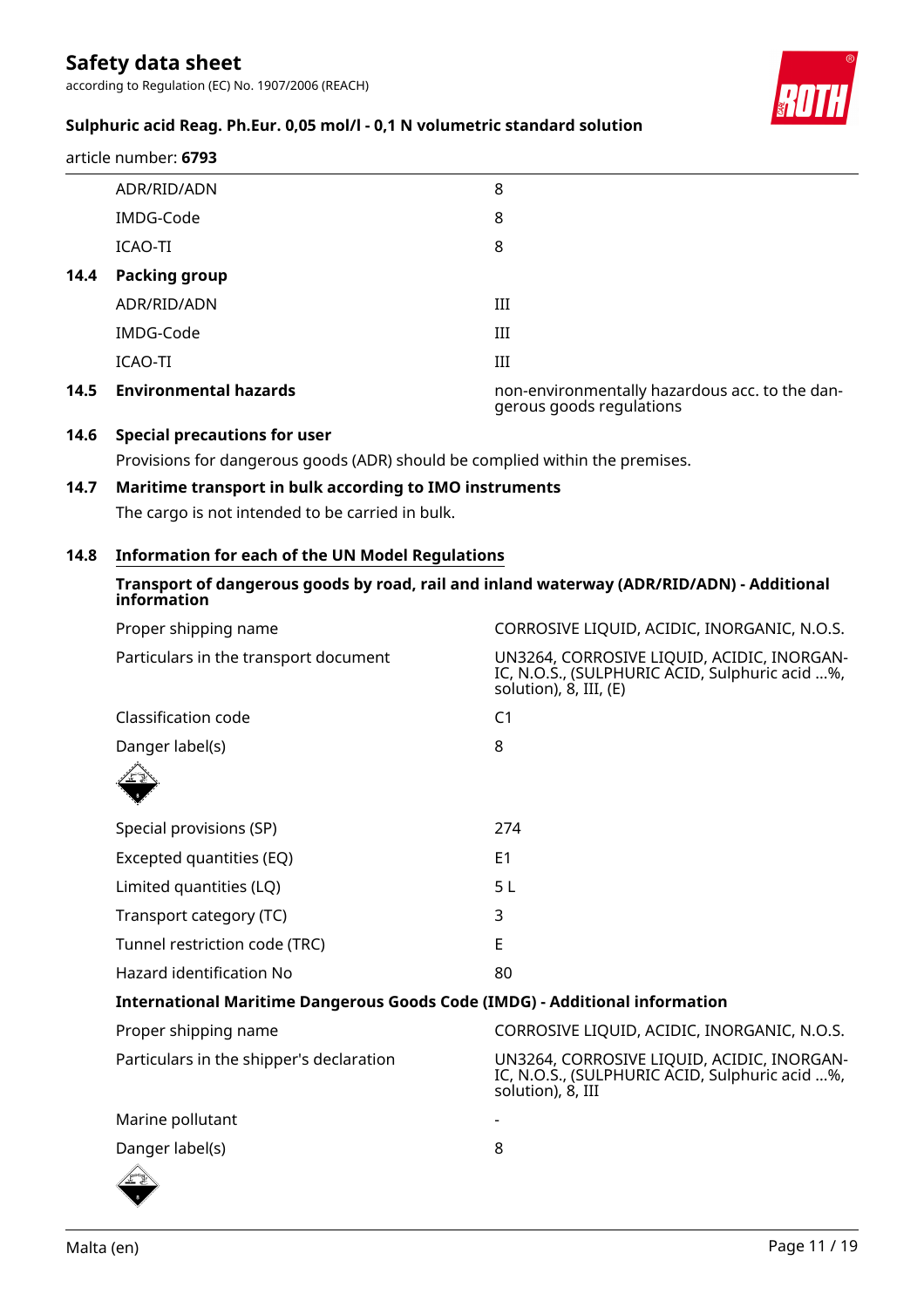according to Regulation (EC) No. 1907/2006 (REACH)



### **Sulphuric acid Reag. Ph.Eur. 0,05 mol/l - 0,1 N volumetric standard solution**

| article number: 6793 |  |
|----------------------|--|
|----------------------|--|

| Special provisions (SP)                                                            | 223, 274                                                                                                      |
|------------------------------------------------------------------------------------|---------------------------------------------------------------------------------------------------------------|
| Excepted quantities (EQ)                                                           | E <sub>1</sub>                                                                                                |
| Limited quantities (LQ)                                                            | 5 <sub>L</sub>                                                                                                |
| EmS                                                                                | $F-A, S-B$                                                                                                    |
| Stowage category                                                                   | A                                                                                                             |
| <b>Segregation group</b>                                                           | 1 - Acids                                                                                                     |
| International Civil Aviation Organization (ICAO-IATA/DGR) - Additional information |                                                                                                               |
| Proper shipping name                                                               | Corrosive liquid, acidic, inorganic, n.o.s.                                                                   |
| Particulars in the shipper's declaration                                           | UN3264, Corrosive liquid, acidic, inorganic, n.o.s.,<br>(SULPHURIC ACID, Sulphuric acid %, solution), 8,<br>Ш |
| Danger label(s)                                                                    | 8                                                                                                             |
|                                                                                    |                                                                                                               |
| Special provisions (SP)                                                            | A <sub>3</sub>                                                                                                |
| Excepted quantities (EQ)                                                           | E1                                                                                                            |
|                                                                                    |                                                                                                               |

# **SECTION 15: Regulatory information**

#### **15.1 Safety, health and environmental regulations/legislation specific for the substance or mixture**

#### **Relevant provisions of the European Union (EU)**

#### **Restrictions according to REACH, Annex XVII**

| Dangerous substances with restrictions (REACH, Annex XVII) |                                                                                                          |               |                    |    |  |
|------------------------------------------------------------|----------------------------------------------------------------------------------------------------------|---------------|--------------------|----|--|
| Name of substance                                          | Name acc. to inventory                                                                                   | <b>CAS No</b> | <b>Restriction</b> | No |  |
| Sulphuric acid %                                           | this product meets the criteria for<br>classification in accordance with Reg-<br>ulation No 1272/2008/EC |               | R <sub>3</sub>     |    |  |
| Sulphuric acid %                                           | substances in tattoo inks and perman-<br>ent make-up                                                     |               | R75                | 75 |  |

**Legend**

R3 1. Shall not be used in:

- ornamental articles intended to produce light or colour effects by means of different phases, for example in ornamental lamps and ashtrays,

- tricks and jokes,
- games for one or more participants, or any article intended to be used as such, even with ornamental aspects,

2. Articles not complying with paragraph 1 shall not be placed on the market. 3. Shall not be placed on the market if they contain a colouring agent, unless required for fiscal reasons, or perfume, or both, if they:

— can be used as fuel in decorative oil lamps for supply to the general public, and

— present an aspiration hazard and are labelled with H304. 4. Decorative oil lamps for supply to the general public shall not be placed on the market unless they conform to the European Standard on Decorative oil lamps (EN 14059) adopted by the European Committee for Standardisation

(CEN). 5. Without prejudice to the implementation of other Union provisions relating to the classification, labelling and packaging of substances and mixtures, suppliers shall ensure, before the placing on the market, that the following requirements are met:

(a) lamp oils, labelled with H304, intended for supply to the general public are visibly, legibly and indelibly marked as follows: "Keep lamps filled with this liquid out of the reach of children"; and, by 1 December 2010, "Just a sip of lamp oil – or even sucking the wick of lamps – may lead to life-threatening lung damage";

(b) grill lighter fluids, labelled with H304, intended for supply to the general public are legibly and indelibly marked by 1 December 2010 as follows: 'Just a sip of grill lighter fluid may lead to life threatening lung damage';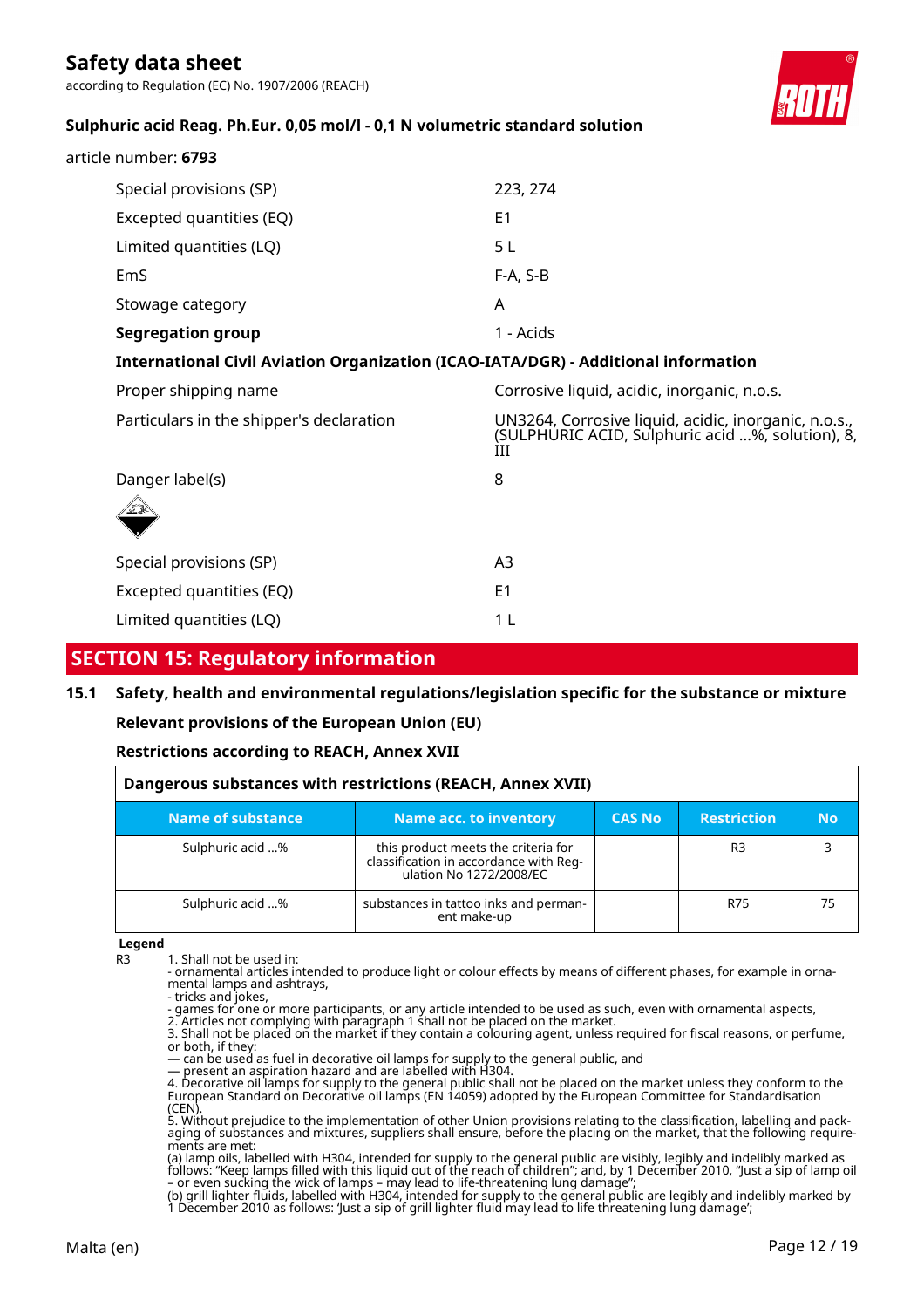according to Regulation (EC) No. 1907/2006 (REACH)



### **Sulphuric acid Reag. Ph.Eur. 0,05 mol/l - 0,1 N volumetric standard solution**

#### article number: **6793**

#### **Legend**

(c) lamps oils and grill lighters, labelled with H304, intended for supply to the general public are packaged in black opaque containers not exceeding 1 litre by 1 December 2010.';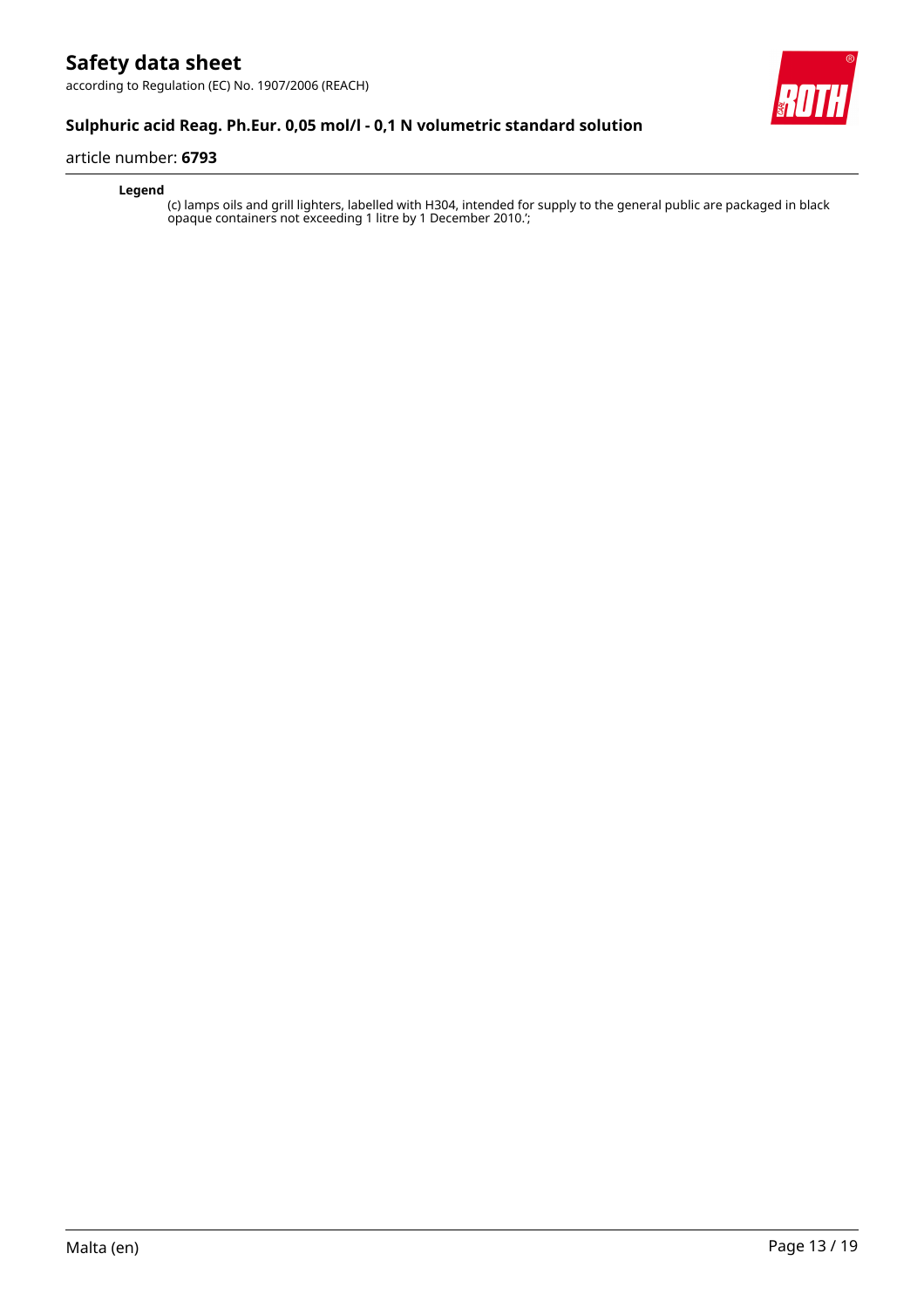# **Sulphuric acid Reag. Ph.Eur. 0,05 mol/l - 0,1 N volumetric standard solution**

#### article number: **6793**

| Legend |                                                                                                                                                                                                                                                                                                                                                                                                                                                                                                                                                                                                                                                                                                                                                                                                                                                                                                                                                                                                                                    |
|--------|------------------------------------------------------------------------------------------------------------------------------------------------------------------------------------------------------------------------------------------------------------------------------------------------------------------------------------------------------------------------------------------------------------------------------------------------------------------------------------------------------------------------------------------------------------------------------------------------------------------------------------------------------------------------------------------------------------------------------------------------------------------------------------------------------------------------------------------------------------------------------------------------------------------------------------------------------------------------------------------------------------------------------------|
| R75    | 1. Shall not be placed on the market in mixtures for use for tattooing purposes, and mixtures containing any such sub-<br>stances shall not be used for tattooing purposes, after 4 January 2022 if the substance or substances in question is or<br>are present in the following circumstances:                                                                                                                                                                                                                                                                                                                                                                                                                                                                                                                                                                                                                                                                                                                                   |
|        | (a) in the case of a substance classified in Part 3 of Annex VI to Regulation (EC) No 1272/2008 as carcinogen category<br>1A, 1B or 2, or germ cell mutagen category 1A, 1B or 2, the substance is present in the mixture in a concentration<br>equal to or greater than 0,00005 % by weight;                                                                                                                                                                                                                                                                                                                                                                                                                                                                                                                                                                                                                                                                                                                                      |
|        | (b) in the case of a substance classified in Part 3 of Annex VI to Regulation (EC) No 1272/2008 as reproductive toxicant<br>category 1A, 1B or 2, the substance is present in the mixture in a concentration equal to or greater than 0,001 % by<br>weight;                                                                                                                                                                                                                                                                                                                                                                                                                                                                                                                                                                                                                                                                                                                                                                        |
|        | (c) in the case of a substance classified in Part 3 of Annex VI to Regulation (EC) No 1272/2008 as skin sensitiser cat-<br>egory 1, 1A or 1B, the substance is present in the mixture in a concentration egual to or greater than 0,001 % by<br>weight;                                                                                                                                                                                                                                                                                                                                                                                                                                                                                                                                                                                                                                                                                                                                                                            |
|        | (d) in the case of a substance classified in Part 3 of Annex VI to Regulation (EC) No 1272/2008 as skin corrosive cat-<br>egory 1, 1A, 1B or 1C or skin irritant category 2, or as serious eye damage category 1 or eye irritant category 2, the<br>substance is present in the mixture in a concentration equal to or greater than:<br>(i) $0,1$ % by weight, if the substance is used solely as a pH regulator;                                                                                                                                                                                                                                                                                                                                                                                                                                                                                                                                                                                                                  |
|        | (ii) $0,01$ % by weight, in all other cases;<br>(e) in the case of a substance listed in Annex II to Regulation (EC) No 1223/2009 (*1), the substance is present in the<br>mixture in a concentration equal to or greater than 0,00005 % by weight;<br>(f) in the case of a substance for which a condition of one or more of the following kinds is specified in column g<br>(Product type, Body parts) of the table in Annex IV to Regulation (EC) No 1223/2009, the substance is present in the<br>mixture in a concentration equal to or greater than 0,00005 % by weight:                                                                                                                                                                                                                                                                                                                                                                                                                                                     |
|        | (i) "Rinse-off products";<br>(ii) "Not to be used in products applied on mucous membranes";<br>(iii) "Not to be used in eye products";                                                                                                                                                                                                                                                                                                                                                                                                                                                                                                                                                                                                                                                                                                                                                                                                                                                                                             |
|        | (g) in the case of a substance for which a condition is specified in column h (Maximum concentration in ready for use<br>preparation) or column i (Other) of the table in Annex IV to Regulation (EC) No 1223/2009, the substance is present in<br>the mixture in a concentration, or in some other way, that does not accord with the condition specified in that column;<br>(h) in the case of a substance listed in Appendix 13 to this Annex, the substance is present in the mixture in a concen-<br>tration equal to or greater than the concentration limit specified for that substance in that Appendix.<br>2. For the purposes of this entry use of a mixture "for tattooing purposes" means injection or introduction of the mix-<br>ture into a person's skin, mucous membrane or eyeball, by any process or procedure (including procedures com-<br>monly referred to as permanent make-up, cosmetic tattooing, micro-blading and micro-pigmentation), with the aim of<br>making a mark or design on his or her body. |
|        | 3. If a substance not listed in Appendix 13 falls within more than one of points (a) to (g) of paragraph 1, the strictest<br>concentration limit laid down in the points in question shall apply to that substance. If a substance listed in Appendix<br>13 also falls within one or more of points (a) to (g) of paragraph 1, the concentration limit laid down in point (h) of<br>paragraph 1 shall apply to that substance.                                                                                                                                                                                                                                                                                                                                                                                                                                                                                                                                                                                                     |
|        | 4. By way of derogation, paragraph 1 shall not apply to the following substances until 4 January 2023:<br>(a) Pigment Blue 15:3 (CI 74160, EC No 205-685-1, CAS No 147-14-8);                                                                                                                                                                                                                                                                                                                                                                                                                                                                                                                                                                                                                                                                                                                                                                                                                                                      |
|        | (b) Pigment Green 7 (CI 74260, EC No 215-524-7, CAS No 1328-53-6).<br>5. If Part 3 of Annex VI to Regulation (EC) No 1272/2008 is amended after 4 January 2021 to classify or re-classify a sub-<br>stance such that the substance then becomes caught by point (a), (b), (c) or (d) of paragraph 1 of this entry, or such<br>that it then falls within a different one of those points from the one within which it fell previously, and the date of ap-<br>plication of that new or revised classification is after the date referred to in paragraph 1 or, as the case may be, para-<br>graph 4 of this entry, that amendment shall, for the purposes of applying this entry to that substance, be treated as<br>taking effect on the date of application of that new or revised classification.                                                                                                                                                                                                                                |
|        | 6. If Annex II or Annex IV to Regulation (EC) No 1223/2009 is amended after 4 January 2021 to list or change the listing<br>of a substance such that the substance then becomes caught by point (e), (f) or (g) of paragraph 1 of this entry, or<br>such that it then falls within a different one of those points from the one within which it fell previously, and the<br>amendment takes effect after the date referred to in paragraph 1 or, as the case may be, paragraph 4 of this entry,<br>that amendment shall, for the purposes of applying this entry to that substance, be treated as taking effect from the<br>date falling 18 months after entry into force of the act by which that amendment was made.                                                                                                                                                                                                                                                                                                             |
|        | 7. Suppliers placing a mixture on the market for use for tattooing purposes shall ensure that, after 4 January 2022, the<br>mixture is marked with the following information:<br>(a) the statement "Mixture for use in tattoos or permanent make-up";                                                                                                                                                                                                                                                                                                                                                                                                                                                                                                                                                                                                                                                                                                                                                                              |
|        | (b) a reference number to uniquely identify the batch;<br>(c) the list of ingredients in accordance with the nomenclature established in the glossary of common ingredient<br>names pursuant to Article 33 of Regulation (EC) No 1223/2009, or in the absence of a common ingredient name, the<br>IUPAC name. In the absence of a common ingredient name or IUPAC name, the CAS and EC number. Ingredients shall<br>be listed in descending order by weight or volume of the ingredients at the time of formulation. "Ingredient" means<br>any substance added during the process of formulation and present in the mixture for use for tattooing purposes. Im-<br>purities shall not be regarded as ingredients. If the name of a substance, used as ingredient within the meaning of<br>this entry, is already required to be stated on the label in accordance with Regulation (EC) No 1272/2008, that ingredi-<br>ent does not need to be marked in accordance with this Regulation;                                           |
|        | (d) the additional statement "pH regulator" for substances falling under point (d)(i) of paragraph 1;<br>(e) the statement "Contains nickel. Can cause allergic reactions." if the mixture contains nickel below the concentra-<br>tion limit specified in Appendix 13;                                                                                                                                                                                                                                                                                                                                                                                                                                                                                                                                                                                                                                                                                                                                                            |
|        | (f) the statement "Contains chromium (VI). Can cause allergic reactions." if the mixture contains chromium (VI) below<br>the concentration limit specified in Appendix 13;<br>(g) safety instructions for use insofar as they are not already required to be stated on the label by Regulation (EC) No                                                                                                                                                                                                                                                                                                                                                                                                                                                                                                                                                                                                                                                                                                                             |
|        | 1272/2008.<br>The information shall be clearly visible, easily legible and marked in a way that is indelible.<br>The information shall be written in the official language(s) of the Member State(s) where the mixture is placed on the<br>market, unless the Member State(s) concerned provide(s) otherwise.                                                                                                                                                                                                                                                                                                                                                                                                                                                                                                                                                                                                                                                                                                                      |
|        | Where necessary because of the size of the package, the information listed in the first subparagraph, except for point<br>(a), shall be included instead in the instructions for use.<br>Before using a mixture for tattooing purposes, the person using the mixture shall provide the person undergoing the<br>procedure with the information marked on the package or included in the instructions for use pursuant to t                                                                                                                                                                                                                                                                                                                                                                                                                                                                                                                                                                                                         |
|        | graph.<br>8. Mixtures that do not contain the statement "Mixture for use in tattoos or permanent make-up" shall not be used for                                                                                                                                                                                                                                                                                                                                                                                                                                                                                                                                                                                                                                                                                                                                                                                                                                                                                                    |

8. Mixtures that do not contain the statement "Mixture for use in tattoos or permanent make-up" shall not be used for tattooing purposes.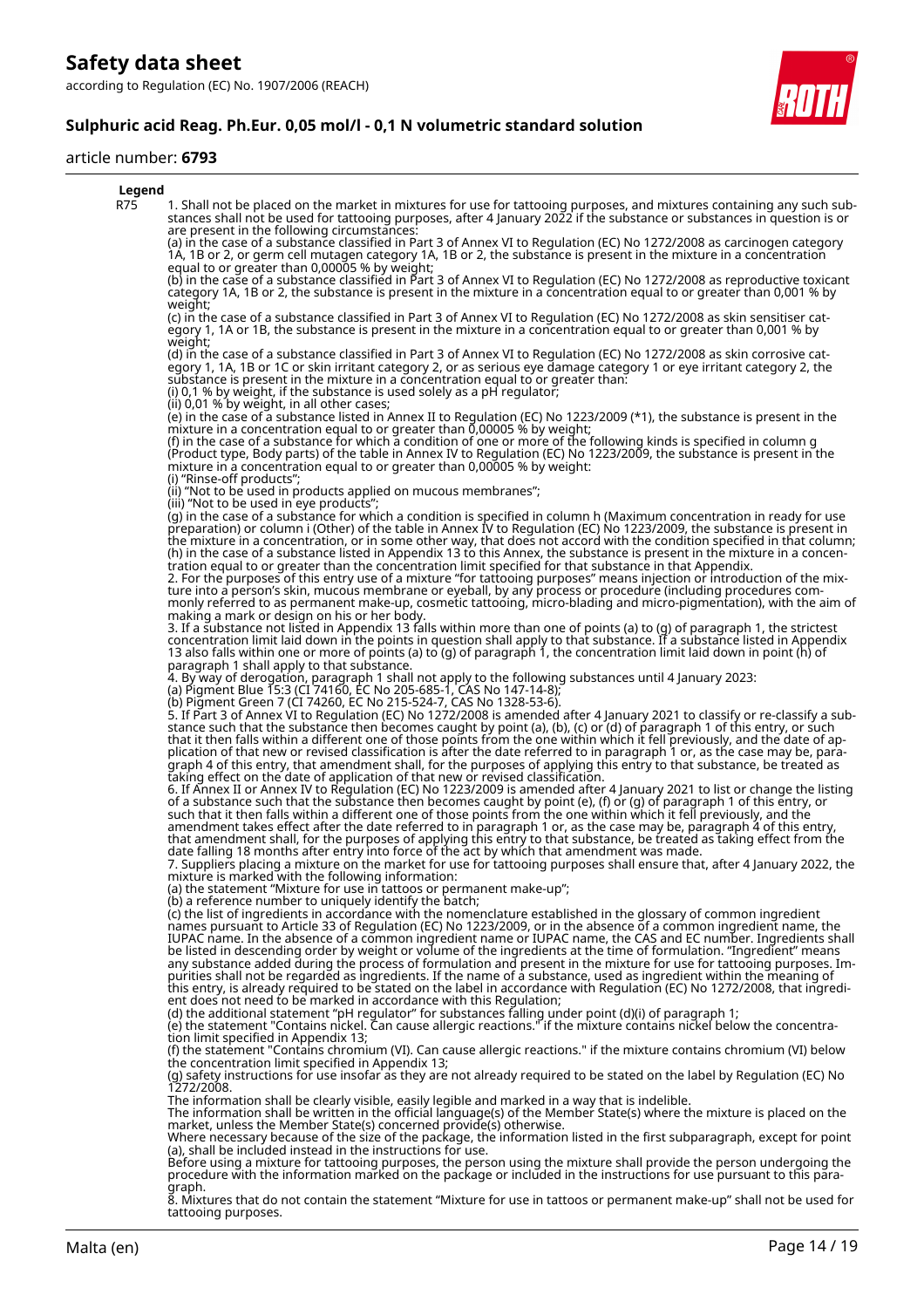

# **Sulphuric acid Reag. Ph.Eur. 0,05 mol/l - 0,1 N volumetric standard solution**

#### article number: **6793**

#### **Legend**

9. This entry does not apply to substances that are gases at temperature of 20 °C and pressure of 101,3 kPa, or generate a vapour pressure of more than 300 kPa at temperature of 50 °C, with the exception of formaldehyde (CAS No 50- 00-0, EC No 200-001-8).

10. This entry does not apply to the placing on the market of a mixture for use for tattooing purposes, or to the use of a mixture for tattooing purposes, when placed on the market exclusively as a medical device or an accessory to a medical device, within the meaning of Regulation (EU) 2017/745, or when used exclusively as a medical device or an accessory to a medical device, within the same meaning. Where the placing on the market or use may not be exclusively as a medical device or an accessory to a medical device, the requirements of Regulation (EU) 2017/745 and of this Regulation shall apply cumulatively.

#### **List of substances subject to authorisation (REACH, Annex XIV)/SVHC - candidate list**

None of the ingredients are listed. (Or Concentration of the substance in a mixture: <0.1 % Mass concentration)

#### **Seveso Directive**

|           | 2012/18/EU (Seveso III)               |                                                                                                 |              |  |  |
|-----------|---------------------------------------|-------------------------------------------------------------------------------------------------|--------------|--|--|
| <b>No</b> | Dangerous substance/hazard categories | Qualifying quantity (tonnes) for the ap-<br>plication of lower and upper-tier re-<br>quirements | <b>Notes</b> |  |  |
|           | not assigned                          |                                                                                                 |              |  |  |

#### **Deco-Paint Directive**

| VOC content<br>%<br>. . |
|-------------------------|
|-------------------------|

#### **Industrial Emissions Directive (IED)**

| VOC content | 0 % |
|-------------|-----|
|-------------|-----|

#### **Directive on the restriction of the use of certain hazardous substances in electrical and electronic equipment (RoHS)**

none of the ingredients are listed

#### **Regulation concerning the establishment of a European Pollutant Release and Transfer Register (PRTR)**

none of the ingredients are listed

#### **Water Framework Directive (WFD)**

| List of pollutants (WFD) |                                                                                                                                                                                                                                                                                                              |               |           |                |
|--------------------------|--------------------------------------------------------------------------------------------------------------------------------------------------------------------------------------------------------------------------------------------------------------------------------------------------------------|---------------|-----------|----------------|
| <b>Name of substance</b> | Name acc. to inventory                                                                                                                                                                                                                                                                                       | <b>CAS No</b> | Listed in | <b>Remarks</b> |
| Sulphuric acid %         | Substances and preparations, or<br>the breakdown products of such,<br>which have been proved to pos-<br>sess carcinogenic or mutagenic<br>properties or properties which<br>may affect steroidogenic, thyroid,<br>reproduction or other endocrine-<br>related functions in or via the<br>aquatic environment |               | A)        |                |

**Legend**

A) Indicative list of the main pollutants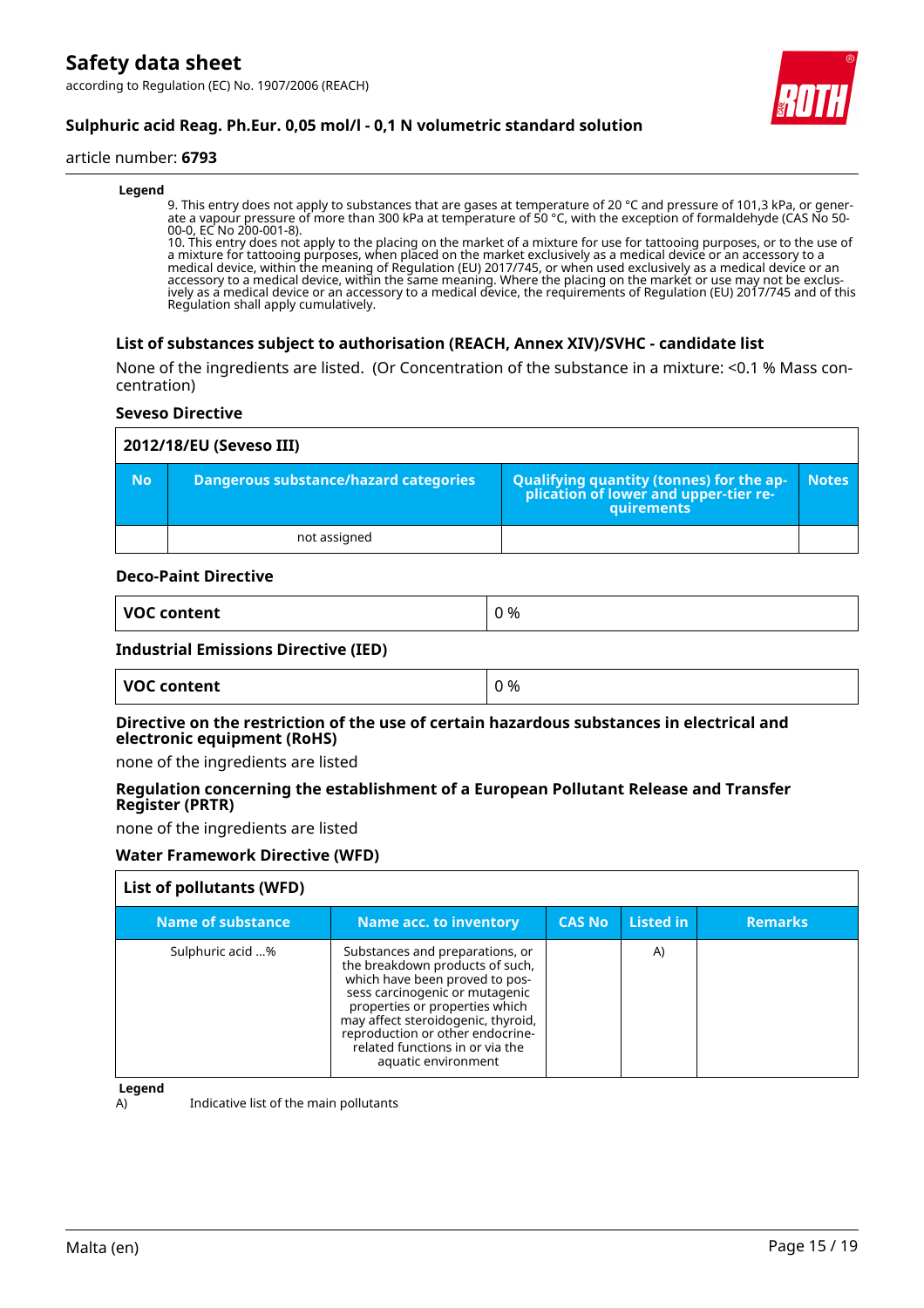according to Regulation (EC) No. 1907/2006 (REACH)



# **Sulphuric acid Reag. Ph.Eur. 0,05 mol/l - 0,1 N volumetric standard solution**

article number: **6793**

|                          | Regulation on the marketing and use of explosives precursors   |                      |                |                       |                                                                                                                  |  |
|--------------------------|----------------------------------------------------------------|----------------------|----------------|-----------------------|------------------------------------------------------------------------------------------------------------------|--|
|                          | <b>Explosives precursors which are subject to restrictions</b> |                      |                |                       |                                                                                                                  |  |
| <b>Name of substance</b> | <b>CAS No</b>                                                  | Type of registration | <b>Remarks</b> | <b>Limit</b><br>value | <b>Upper</b><br><b>limit</b><br>value for<br>the pur-<br>pose of<br>licensing<br>under<br><b>Article</b><br>5(3) |  |
| Sulphuric acid %         | 7664-93-9                                                      | Annex I              |                | 15 % w/w              | 40 % w/w                                                                                                         |  |

#### **Legend**

annex I Substances which shall not be made available to members of the general public on their own, or in mixtures or substances including them, except if the concentration is equal to or lower than the limit values set out below

#### **Regulation on drug precursors**

| Name of substance \ | <b>CAS No</b> | <b>Classification</b> | <b>CN Code</b> | $\blacksquare$ Threshold $\blacksquare$<br>level' |
|---------------------|---------------|-----------------------|----------------|---------------------------------------------------|
| Sulphuric acid %    | 7664-93-9     | Category 3            | 2807 00 00     |                                                   |

#### **Regulation on substances that deplete the ozone layer (ODS)**

none of the ingredients are listed

#### **Regulation concerning the export and import of hazardous chemicals (PIC)**

none of the ingredients are listed

#### **Regulation on persistent organic pollutants (POP)**

none of the ingredients are listed

#### **Other information**

Directive 94/33/EC on the protection of young people at work. Observe employment restrictions under the Maternity Protection Directive (92/85/EEC) for expectant or nursing mothers.

#### **UN Convention against Illicit Traffic in Narcotic Drugs and Psychotropic Substances**

| Name of substance | <b>CAS No</b> | Listed in | <b>HS</b> code |
|-------------------|---------------|-----------|----------------|
| Sulphuric acid %  | 7664-93-9     | Table II  | 2807.00        |

#### **National inventories**

| <b>Country</b> | <b>Inventory</b> | <b>Status</b>              |
|----------------|------------------|----------------------------|
| AU             | <b>AICS</b>      | all ingredients are listed |
| CA             | <b>DSL</b>       | all ingredients are listed |
| <b>CN</b>      | <b>IECSC</b>     | all ingredients are listed |
| EU             | <b>ECSI</b>      | all ingredients are listed |
| <b>EU</b>      | REACH Req.       | all ingredients are listed |
| JP             | <b>CSCL-ENCS</b> | all ingredients are listed |
| KR.            | <b>KECI</b>      | all ingredients are listed |
| MX.            | <b>INSQ</b>      | all ingredients are listed |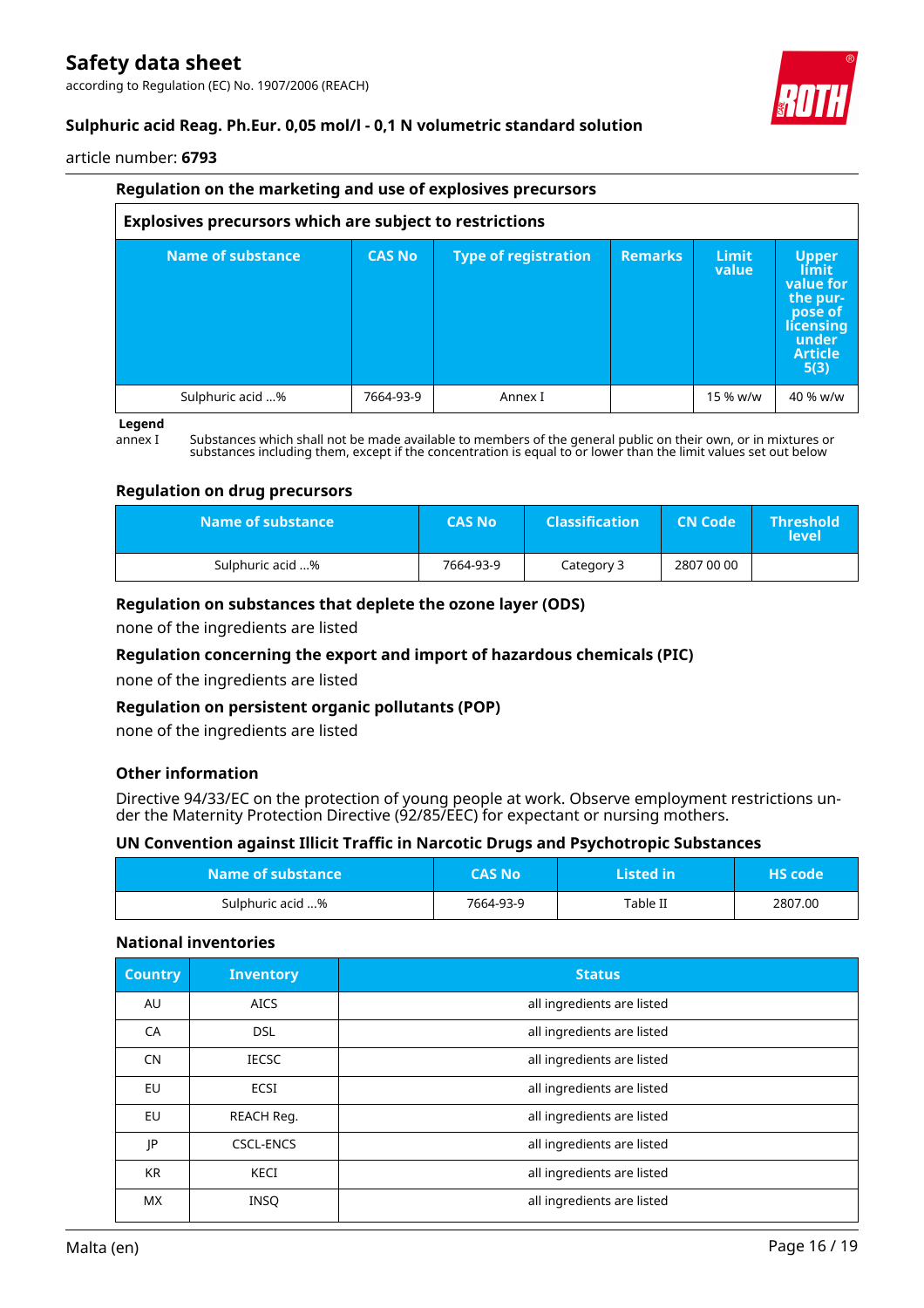according to Regulation (EC) No. 1907/2006 (REACH)



# **Sulphuric acid Reag. Ph.Eur. 0,05 mol/l - 0,1 N volumetric standard solution**

#### article number: **6793**

| <b>Country</b> | <b>Inventory</b> | <b>Status</b>                  |
|----------------|------------------|--------------------------------|
| NZ             | NZIOC            | all ingredients are listed     |
| <b>PH</b>      | <b>PICCS</b>     | all ingredients are listed     |
| <b>TR</b>      | <b>CICR</b>      | not all ingredients are listed |
| TW             | TCSI             | all ingredients are listed     |
| US             | TSCA             | all ingredients are listed     |

#### **Legend**

| AICS.        | Australian Inventory of Chemical Substances                             |
|--------------|-------------------------------------------------------------------------|
| <b>CICR</b>  | Chemical Inventory and Control Regulation                               |
|              | CSCL-ENCS List of Existing and New Chemical Substances (CSCL-ENCS)      |
| DSL.         | Domestic Substances List (DSL)                                          |
| <b>ECSI</b>  | EC Substance Inventory (EINECS, ELINCS, NLP)                            |
| <b>IECSC</b> | Inventory of Existing Chemical Substances Produced or Imported in China |
| INSO         | National Inventory of Chemical Substances                               |
| KECI         | Korea Existing Chemicals Inventory                                      |
| NZIoC        | New Zealand Inventory of Chemicals                                      |
| <b>PICCS</b> | Philippine Inventory of Chemicals and Chemical Substances (PICCS)       |
|              | REACH Reg. REACH registered substances                                  |
| TCSI         | Taiwan Chemical Substance Inventory                                     |
| TSCA         | Toxic Substance Control Act                                             |
|              |                                                                         |

#### **15.2 Chemical Safety Assessment**

Chemical safety assessments for substances in this mixture were not carried out.

# **SECTION 16: Other information**

#### **Abbreviations and acronyms**

| Abbr.            | <b>Descriptions of used abbreviations</b>                                                                                                                                                                                       |
|------------------|---------------------------------------------------------------------------------------------------------------------------------------------------------------------------------------------------------------------------------|
| 2009/161/EU      | Commission Directive establishing a third list of indicative occupational exposure limit values in imple-<br>mentation of Council Directive 98/24/EC and amending Commission Directive 2000/39/EC                               |
| <b>ADN</b>       | Accord européen relatif au transport international des marchandises dangereuses par voies de naviga-<br>tion intérieures (European Agreement concerning the International Carriage of Dangerous Goods by In-<br>land Waterways) |
| <b>ADR</b>       | Accord relatif au transport international des marchandises dangereuses par route (Agreement concern-<br>ing the International Carriage of Dangerous Goods by Road)                                                              |
| ADR/RID/ADN      | Agreements concerning the International Carriage of Dangerous Goods by Road/Rail/Inland Waterways<br>(ADR/RID/ADN)                                                                                                              |
| <b>ATE</b>       | <b>Acute Toxicity Estimate</b>                                                                                                                                                                                                  |
| CAP. 424         | Occupational Health and Safety Authority Act (CAP. 424)                                                                                                                                                                         |
| CAS              | Chemical Abstracts Service (service that maintains the most comprehensive list of chemical substances)                                                                                                                          |
| Ceiling-C        | Ceiling value                                                                                                                                                                                                                   |
| <b>CLP</b>       | Regulation (EC) No 1272/2008 on classification, labelling and packaging of substances and mixtures                                                                                                                              |
| CN Code          | <b>Combined Nomenclature</b>                                                                                                                                                                                                    |
| <b>DGR</b>       | Dangerous Goods Regulations (see IATA/DGR)                                                                                                                                                                                      |
| <b>DNEL</b>      | Derived No-Effect Level                                                                                                                                                                                                         |
| EC <sub>50</sub> | Effective Concentration 50 %. The EC50 corresponds to the concentration of a tested substance causing<br>50 % changes in response (e.g. on growth) during a specified time interval                                             |
| EC No            | The EC Inventory (EINECS, ELINCS and the NLP-list) is the source for the seven-digit EC number, an identi-<br>fier of substances commercially available within the EU (European Union)                                          |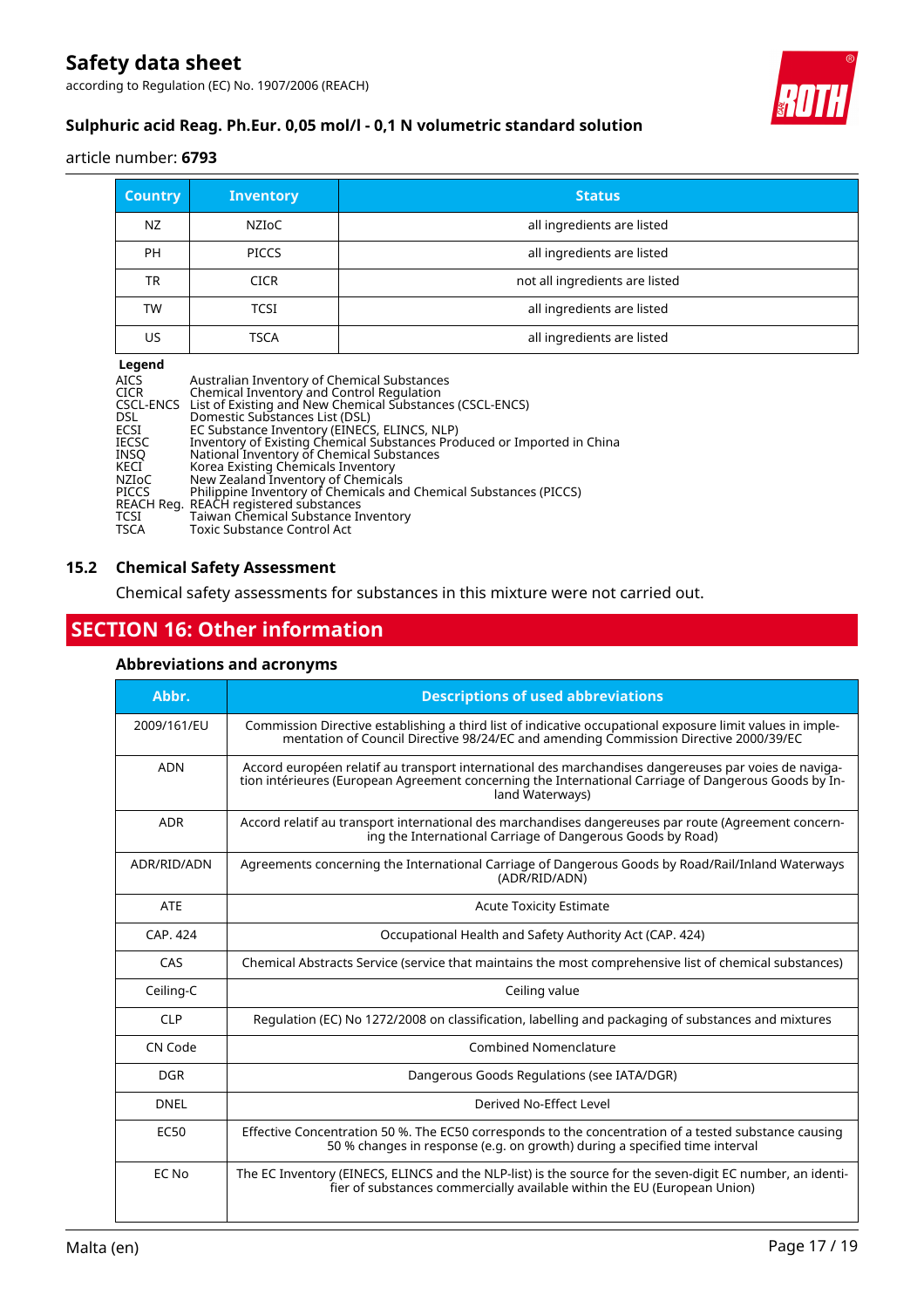according to Regulation (EC) No. 1907/2006 (REACH)



# **Sulphuric acid Reag. Ph.Eur. 0,05 mol/l - 0,1 N volumetric standard solution**

# article number: **6793**

| Abbr.           | <b>Descriptions of used abbreviations</b>                                                                                                                                        |
|-----------------|----------------------------------------------------------------------------------------------------------------------------------------------------------------------------------|
| <b>EINECS</b>   | European Inventory of Existing Commercial Chemical Substances                                                                                                                    |
| <b>ELINCS</b>   | European List of Notified Chemical Substances                                                                                                                                    |
| EmS             | <b>Emergency Schedule</b>                                                                                                                                                        |
| ErC50           | $\equiv$ EC50: in this method, that concentration of test substance which results in a 50 % reduction in either<br>growth (EbC50) or growth rate (ErC50) relative to the control |
| Eye Dam.        | Seriously damaging to the eye                                                                                                                                                    |
| Eye Irrit.      | Irritant to the eye                                                                                                                                                              |
| GHS             | "Globally Harmonized System of Classification and Labelling of Chemicals" developed by the United Na-<br>tions                                                                   |
| <b>HS</b>       | Harmonized Commodity Description and Coding System (Harmonized System, drawn up by the World<br>Customs Organisation)                                                            |
| <b>IARC</b>     | International Agency for Research on Cancer                                                                                                                                      |
| <b>IATA</b>     | <b>International Air Transport Association</b>                                                                                                                                   |
| <b>IATA/DGR</b> | Dangerous Goods Regulations (DGR) for the air transport (IATA)                                                                                                                   |
| <b>ICAO</b>     | International Civil Aviation Organization                                                                                                                                        |
| <b>ICAO-TI</b>  | Technical instructions for the safe transport of dangerous goods by air                                                                                                          |
| <b>IMDG</b>     | International Maritime Dangerous Goods Code                                                                                                                                      |
| IMDG-Code       | International Maritime Dangerous Goods Code                                                                                                                                      |
| index No        | The Index number is the identification code given to the substance in Part 3 of Annex VI to Regulation<br>(EC) No 1272/2008                                                      |
| <b>IOELV</b>    | Indicative occupational exposure limit value                                                                                                                                     |
| LD50            | Lethal Dose 50 %: the LD50 corresponds to the dose of a tested substance causing 50 % lethality during a<br>specified time interval                                              |
| Met. Corr.      | Substance or mixture corrosive to metals                                                                                                                                         |
| <b>NLP</b>      | No-Longer Polymer                                                                                                                                                                |
| NTP-RoC         | National Toxicology Program: Report on Carcinogens                                                                                                                               |
| <b>PBT</b>      | Persistent, Bioaccumulative and Toxic                                                                                                                                            |
| PNEC            | <b>Predicted No-Effect Concentration</b>                                                                                                                                         |
| ppm             | Parts per million                                                                                                                                                                |
| <b>REACH</b>    | Registration, Evaluation, Authorisation and Restriction of Chemicals                                                                                                             |
| <b>RID</b>      | Règlement concernant le transport International ferroviaire des marchandises Dangereuses (Regula-<br>tions concerning the International carriage of Dangerous goods by Rail)     |
| Skin Corr.      | Corrosive to skin                                                                                                                                                                |
| Skin Irrit.     | Irritant to skin                                                                                                                                                                 |
| <b>STEL</b>     | Short-term exposure limit                                                                                                                                                        |
| <b>SVHC</b>     | Substance of Very High Concern                                                                                                                                                   |
| <b>TWA</b>      | Time-weighted average                                                                                                                                                            |
| <b>VOC</b>      | Volatile Organic Compounds                                                                                                                                                       |